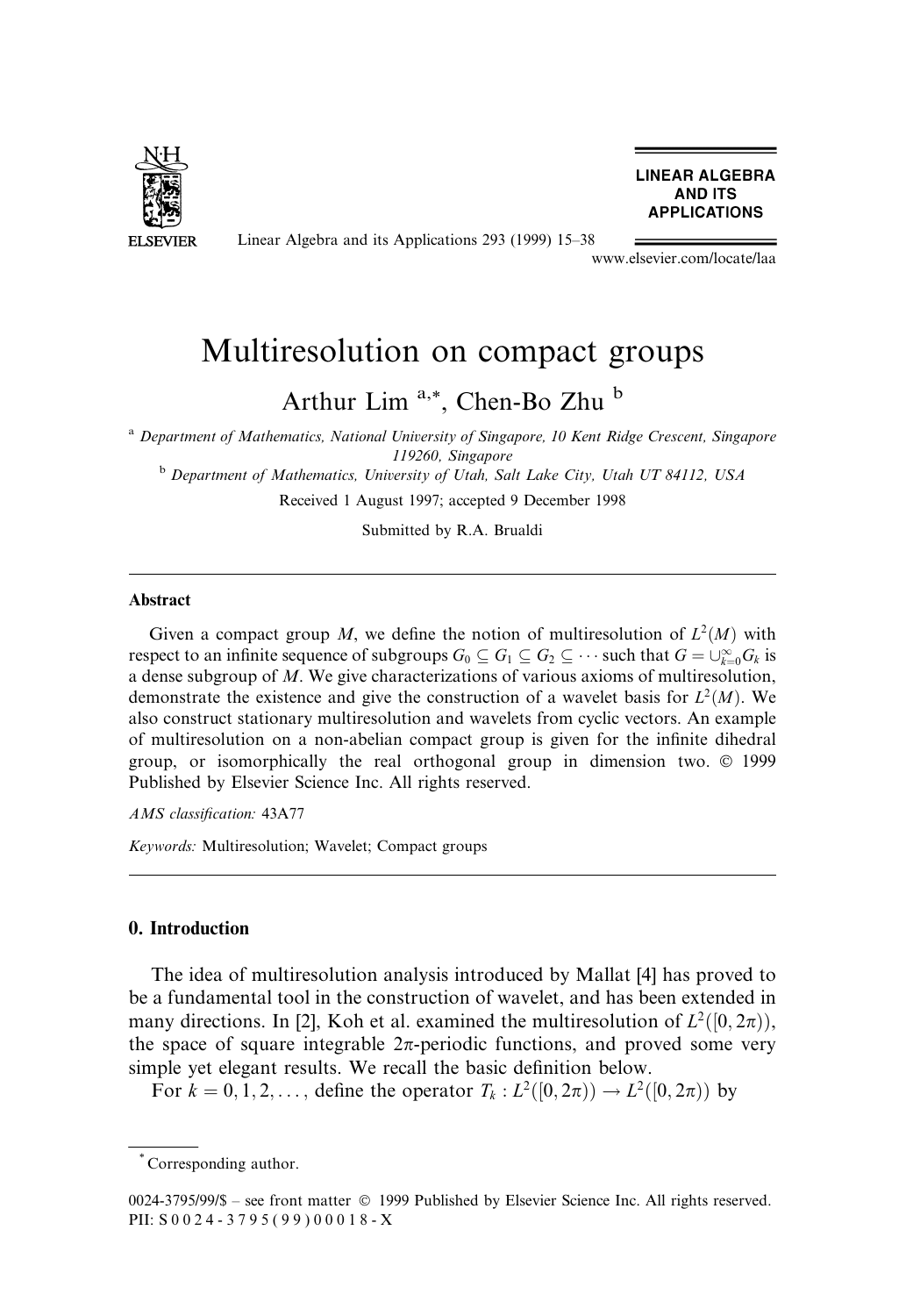16 A. Lim, C.-B. Zhu / Linear Algebra and its Applications 293 (1999) 15 $-38$ 

$$
(T_k f)(x) = f\left(x - \frac{2\pi}{2^k}\right), \quad f \in L^2([0, 2\pi)), \quad x \in [0, 2\pi).
$$

A sequence of subspaces  $\{V_k : k \in \mathbb{Z}^+\}$  of  $L^2([0, 2\pi))$  is called a multiresolution (MR) of  $L^2([0, 2\pi))$  if the following conditions hold:

MR1: dim  $V_k = 2^k$  and there exists  $\phi_k \in V_k$  such that the set  $\{T_k^l \phi_k : l = 0,$  $1, \ldots, 2^k - 1$  is a basis of  $V_k$  for each k, MR2:  $V_k \subseteq V_{k+1}, \forall k = 0, 1, 2, \ldots,$ MR3:  $\overline{\cup_{k=0}^{\infty} V_k} = L^2([0, 2\pi)).$ 

Note that the set  $\{T_k^l : l = 0, 1, \ldots, 2^k - 1\}$  forms a group of unitary operators of  $L^2([0, 2\pi))$ , and is isomorphic to  $\mathbb{Z}_{2^k}$ , the cyclic group of order  $2^k$ , or isomorphically the group of  $2<sup>k</sup>$ th roots of unity.

This paper is an attempt to extend the notion of multiresolution and to study their basic properties in a different direction, and is based on the observation that results in [2] are essentially group theoretical in nature, and can be better understood in the context of compact groups. To this end, we shall need to employ Peter–Weyl theory of representations of compact groups and operator Fourier transforms in the place of traditional Fourier series analysis.

# 1. Multiresolution of  $L^2(M)$  with respect to a MR-group sequence

Throughout this paper, let  $M$  be a compact group. We normalize the Haar measure on M so that the total volume of M is 1. Denote  $L^2(M)$  the space of  $L^2$ functions of M with respect to the Haar measure.

**Definition 1.1** (*MR-group sequence*). A sequence of finite subgroups of  $M$ ,  ${G_k}_{k=0}^{\infty}$  is called an MR-group sequence of M if the following conditions are satisfied:

(1)  $G_k \subseteq G_{k+1}, \forall k = 0, 1, ...,$ 

(2)  $G = \bigcup_{k=0}^{\infty} G_k$  is a dense subgroup of M.

**Examples.** (a) Let  $T$  be the one dimensional torus:

$$
T = \{t \in \mathbb{C}^\times : |t| = 1\},\
$$

and  $G_k = \{t \in \mathbb{C}^\times | t^{2^k} = 1 \} = \{ e^{i2\pi l/2^k} | l = 0, 1, ..., 2^k - 1 \}$ . Then  $\{G_k\}_{k=0}^\infty$  is an MR-group of sequence of T. More generally let  $\mathcal{U}_k = \{t \in \mathbb{C}^\times | t^k = 1\}$ . Then  $\{\mathscr{U}_{m_k}\}_{k=0}^{\infty}$  is an MR-group sequence of T if and only if  $m_k | m_{k+1}, \forall k$ , and  $m_k \to \infty$  as  $k \to \infty$ .

(b) Fix any compact abelian group A and an MR-group sequence  $\{G_k\}_{k=0}^{\infty}$ of A. Given an action of a finite group B on A, namely a homomorphism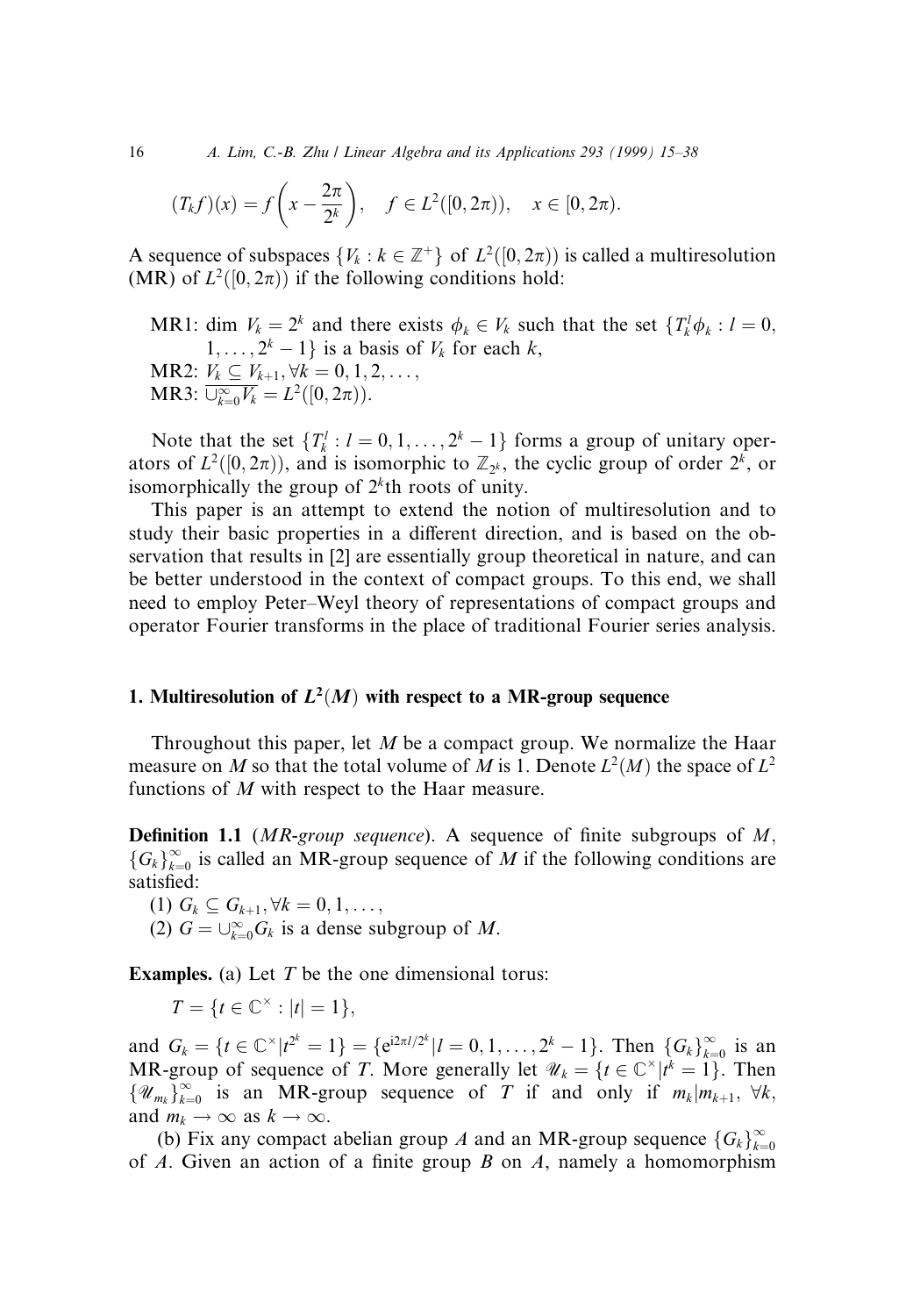$b \rightarrow \sigma(b)$  of B into the group of automorphisms of A, define the semi-direct product of A and B with respect to the action  $\sigma$  as follows:

$$
A \rtimes_{\sigma} B = \{(a, b) \mid a \in A, b \in B\}
$$

with the group law

$$
(a_1, b_1) \cdot (a_2, b_2) = (a_1 \sigma(b_1)(a_2), b_1 b_2).
$$

Suppose the action  $\sigma$  preserves each  $G_k$ , then we may form the subgroups  $G_k \rtimes_{\sigma} B$ . Clearly  $\{G_k \rtimes_{\sigma} B\}_{k=0}^{\infty}$  is an MR-group sequence of  $A \rtimes_{\sigma} B$ .

Let  $L : M \to U(L^2(M))$  be the left regular representation of M in  $L^2(M)$ :

$$
(L(g)f)(x) = f(g^{-1}x), \quad f \in L^2(M), \quad g, x \in M,
$$

where  $U(L<sup>2</sup>(M))$  denotes the group of unitary operators on  $L<sup>2</sup>(M)$ .

**Definition 1.2** (*Multiresolution of*  $L^2(M)$  with respect to  $\{G_k\}_{k=0}^{\infty}$ ). Let  $\{G_k\}_{k=0}^{\infty}$ be an MR-group sequence of M. Let  $V_k$ ,  $k = 0, 1, \ldots$ , be a sequence of finite dimensional subspaces of  $L^2(M)$ . Then  $\{V_k\}_{k=0}^{\infty}$  is called a multiresolution of  $L^2(M)$  with respect to  ${G_k}_{k=0}^{\infty}$  if the following conditions hold:

MR1: dim  $V_k = |G_k|$  and there exists  $\phi_k \in V_k$  such that the set  $\{L(G_k) \phi_k\}$  is a basis of  $V_k$  for each  $k$ ,

MR2:  $V_k \subseteq V_{k+1}, \forall k = 0, 1, \ldots,$ MR3:  $\overline{\cup_{k=0}^{\infty} V_k} = L^2(M)$ .

1.1. Characterization of MR1

Let H be a finite subgroup of M and  $\phi$  be a representation of H in a Hilbert space H. Let  $u_1, \ldots, u_m \in \mathcal{H}$  and  $S = {\phi(H)u_i}_{1 \le i \le m}$ . Consider the H-invariant space  $V =$  span S.

Denote L the left regular representation of H.

Proposition 1.1.1. The followings are equivalent:

\n- (i) *S* is linearly independent.
\n- (ii) 
$$
\phi|V \cong \underbrace{L \oplus \cdots \oplus L}_{m}
$$
, the direct sum of *m* copies of the representation *L*.
\n

**Proof.** Suppose S is linearly independent. Let  $\mathbb{C}[H]$  be the group algebra of H, where H acts by left translation. Recall that for a finite  $H$ , this is another realization of the left regular representation of  $H$ . Define a map

$$
T:\underbrace{\mathbb{C}[H]\oplus\cdots\oplus\mathbb{C}[H]}_{m}\to V
$$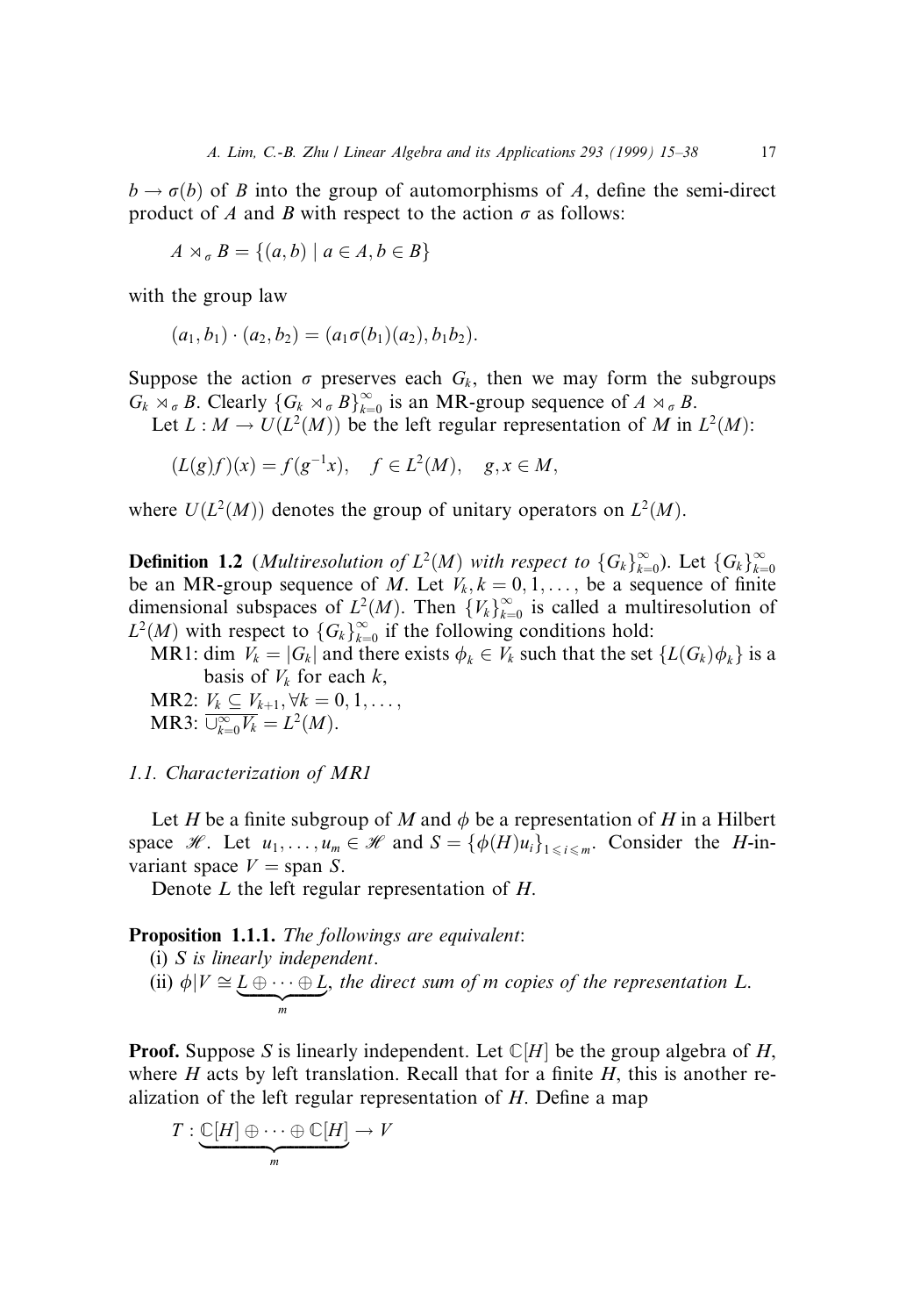as follows:  $T((h_1, \ldots, h_m)) = \phi(h_1)u_1 + \cdots + \phi(h_m)u_m$  for  $h_1, \ldots, h_m \in H$ , and extend T multi-linearly. T is clearly surjective and H-intertwining. T is easily seen to be injective since S is linearly independent. Thus

$$
\phi|_V \cong \underbrace{\mathbb{C}[H] \oplus \cdots \oplus \mathbb{C}[H]}_{m} \cong \underbrace{L \oplus \cdots \oplus L}_{m}.
$$

Note that dim  $V \le m|H|$ . However (ii) implies dim  $V = m|H|$  so S must be linearly independent.  $\square$ 

We now consider the following more general setting, but with the number of vectors  $m = 1$ :

Let K be a compact group and  $\phi$  be a unitary representation of K in a Hilbert space  $\mathcal H$  with the inner product  $\langle \cdot \rangle$ . Let u be a non-zero vector in  $\mathcal H$ . Consider the K-invariant closed subspace  $V = \text{span}\{\phi(K)u\}.$ 

**Question.** When is  $\phi|_V \cong$  Left regular representation of K?

The next proposition is quite standard. We give a proof for the sake of completeness.

**Proposition 1.1.2.** Define the map  $T: V \to L^2(K)$  by  $T(v)(k) = \langle v, \phi(k)u \rangle$ ,  $k \in K$ . Then

- (i)  $T$  is a K-equivariant imbedding.
- (ii)  $T(V) = \overline{\text{span}\{L(K)f_u\}},$  where  $f_u = T(u) \in L^2(K)$  is given by  $f_u(k) =$  $\langle u, \phi(k)u \rangle, k \in K.$
- (iii)  $\phi|_{_V}$  is contained in the left regular representation of K.

**Proof.** One can easily check T is a K-map. To see T is injective, let  $T(v) = 0$  for some  $v \in V$ . Then  $\langle v, \phi(k)u \rangle = 0$  for all k in K. Thus  $v \in V^{\perp}$ , the orthogonal complement of V in  $\mathcal{H}$ . Since  $v \in V$ , v must be zero.

Since V is the closed span of  $\phi(k)u$ , where  $k \in K$ , and since T is a K-equivariant imbedding, we see  $T(V)$  must be the closed span of  $L(K)T(u)$ . We thus have (ii).

(iii) follows directly from (i).  $\Box$ 

**Definition 1.1.3** (Cyclic vectors of  $L^2(K)$ ). Let  $f \in L^2(K)$ . We say f is a cyclic vector of  $L^2(K)$  if span $\{L(K)f\} = L^2(K)$ .

From Proposition 1.1.2, we see that  $\phi|_V \cong$  Left regular representation of K, if and only if  $f_u$  is a cyclic vector of  $L^2(K)$ , where  $f_u(k) = \langle u, \phi(k)u \rangle$ ,  $k \in K$ .

For  $f \in L^1(K)$ . Define the operator  $C_f$  in End $(L^2(K))$ , the algebra of linear operators of  $L^2(K)$ , by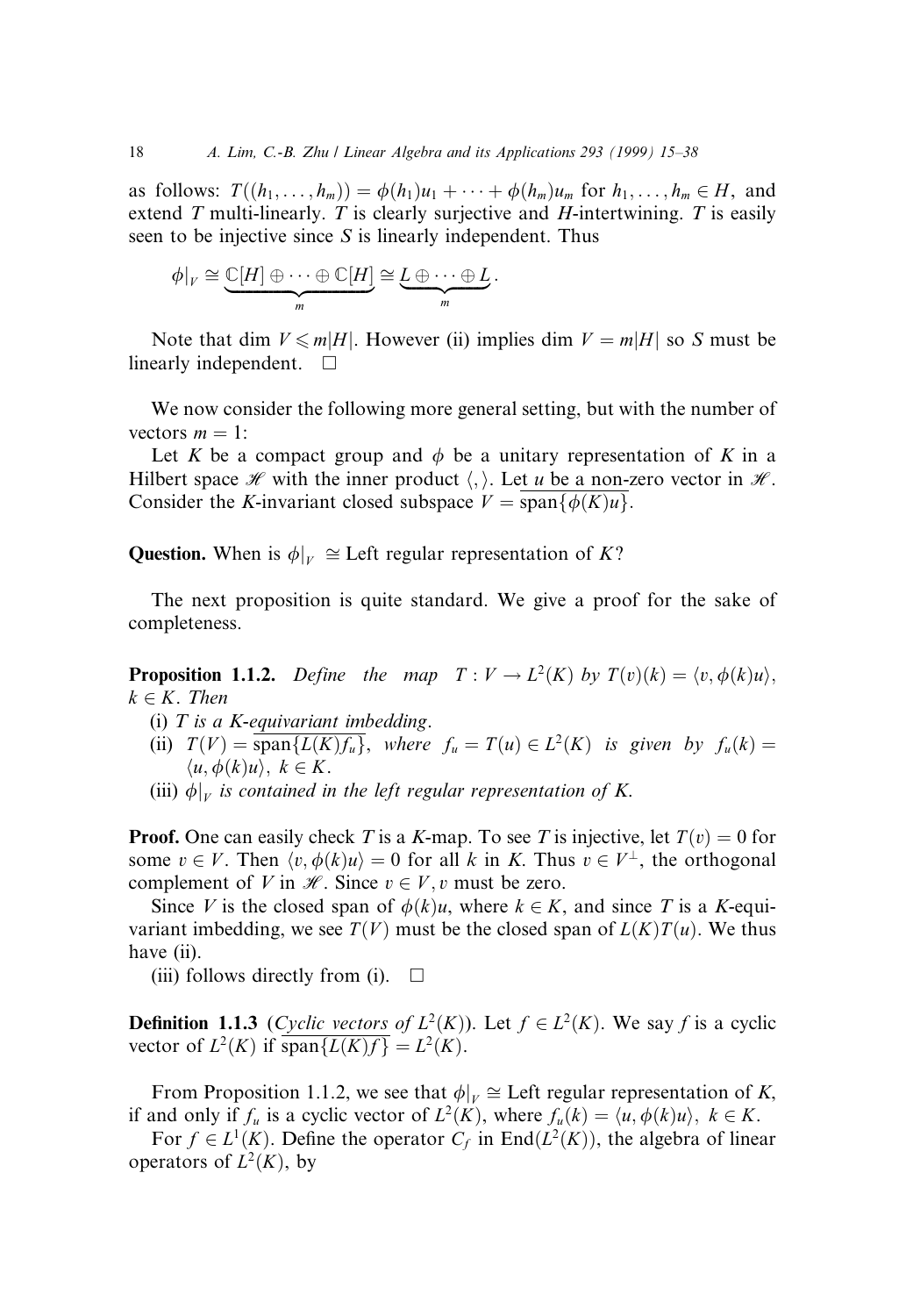A. Lim, C.-B. Zhu / Linear Algebra and its Applications 293 (1999) 15–38 19

$$
C_f = \int_K f(k)L(k) \, \mathrm{d}k,
$$

where dk is the normalized Haar measure on K. Evidently  $C_f$  is the operator of left convolution by f on  $L^2(K)$ . Namely  $C_f(h)(x) = (f * h)(x) =$  $\int_K f(y)h(y^{-1}x) dy = \int_K f(xy^{-1})h(y) dy$ , where  $h \in L^2(K)$ . It is a general result in real analysis that  $f * h \in L^2(K)$  if  $f \in L^1(K)$ ,  $h \in L^2(K)$ . Thus  $C_f$  is a welldefined operator for  $f \in L^1(K)$ , and in particular for  $f \in L^2(K)$  since  $L^2(K) \subset L^1(K)$ .

For  $f_1, f_2 \in L^2(K)$ , let $(f_1, f_2) = \int_K f_1(k) \overline{f_2(k)}$  dk. Also let  $||h||_{L^2} = (h, h)^{(1/2)}$ and  $h^*(x) = \overline{h(x^{-1})}$ , for  $h \in L^2(K)$ . The following lemma is simple but important for our purpose.

**Lemma 1.1.4.** Let  $f, h \in L^2(K)$ . Then

(i)  $[C_f(h)](k) = (L(k^{-1})f, h^*)$  for all  $k \in K$ .

(ii)  $C_f(h) = 0$  if and only if  $h^*$  is orthogonal to the span of K-translates of f.

**Proof.** (i) follows from a straightforward computation and (ii) follows directly from (i).  $\Box$ 

**Definition 1.1.5** (Non-commutative Fourier transform [1]). Denote by  $\hat{K}$  the set of equivalence classes of finite dimensional continuous irreducible unitary representations of K. For  $f \in L^1(K)$  and  $\pi \in \hat{K}$ , define the operator in End $(\pi)$ by  $\hat{f}(\pi) = \int_K f(k)\pi(k)$  dk.  $\hat{f}(\pi)$  is called the operator-Fourier coefficient of f at  $\pi$ , or simply the Fourier coefficient of f at  $\pi$ .

Let

$$
L^2(K)=\underset{\pi\in\hat{K}}{\oplus}L(\pi)
$$

be the isotypic decomposition of the left regular representation of K. According to the Peter–Weyl theorem, we have

$$
L(\pi) \cong \underbrace{\pi \oplus \cdots \oplus \pi}_{d(\pi)},
$$

where  $d(\pi) = \dim(\pi)$ . Each  $L(\pi)$  is preserved by the left convolution operator  $C_f$ . We let  $C_{f,\pi} = C_f |_{L(\pi)}$ .

**Theorem 1.1.6.** Let  $f \in L^2(K)$ . Then the followings are equivalent:

- $(i)$  f is cyclic.
- (ii) The operator of left convolution by  $f, C_f(h) = f * h$  on  $L^2(K)$  is bijective.
- (iii)  $C_{f,\pi}: L(\pi) \to L(\pi)$  is invertible for all  $\pi \in \hat{K}$ .
- (iv)  $\hat{f}(\pi) : \pi \to \pi$  is invertible for all  $\pi \in \hat{K}$ .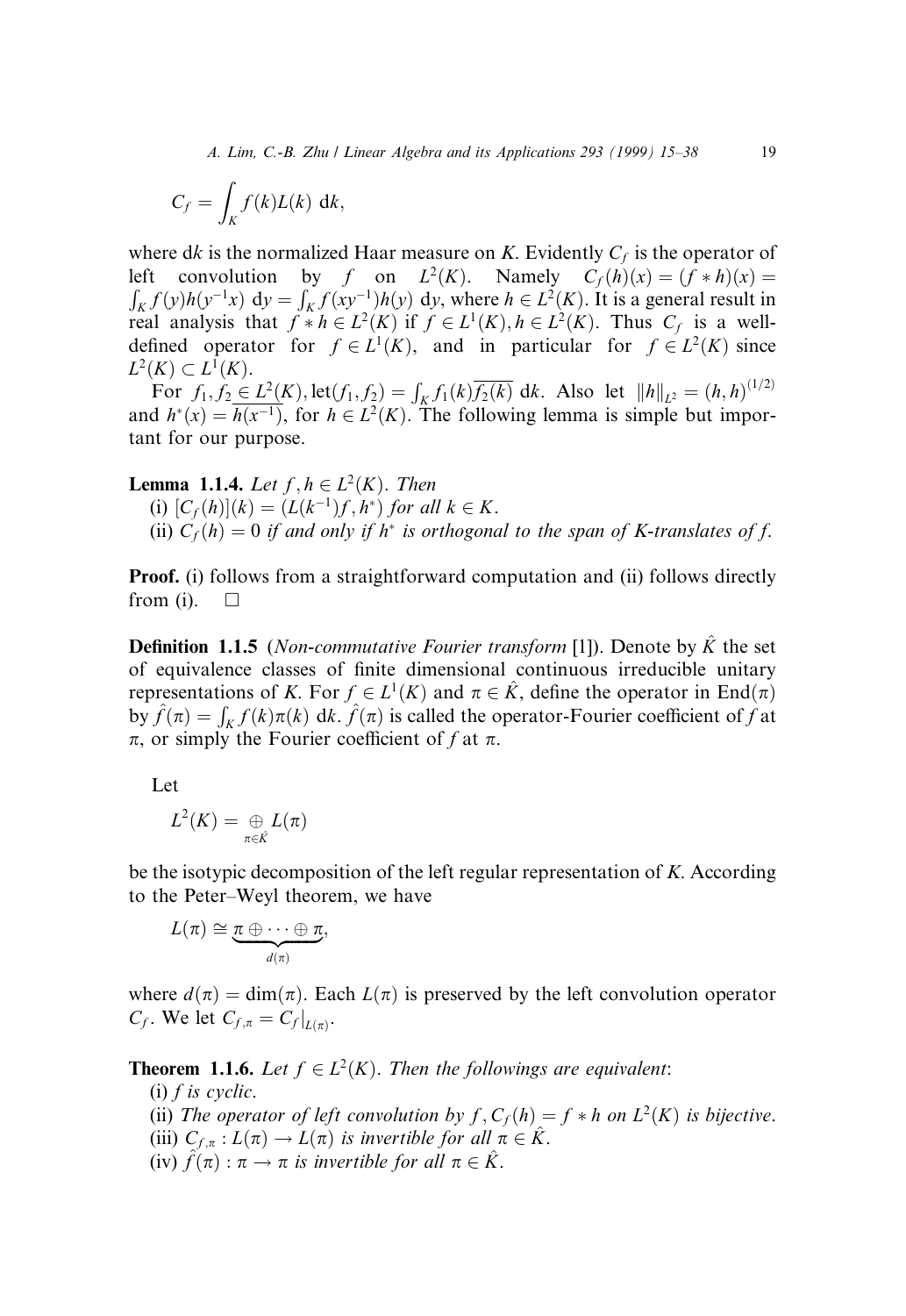**Remark.** IN (ii), the inverse of  $C_f$  may not be bounded. We also note that the above implies that the set of cyclic vectors in  $L^2(K)$  is closed under convolution.

**Proof.** Denote  $V = \text{span}\{L(K)f\}$ , as before.

(i)  $\Rightarrow$  (ii). Suppose  $V = L^2(K)$ . Let h be a function in  $L^2(K)$  such that  $C_f(h) = 0$ . By Lemma 1.1.4,  $h^*$  is orthogonal to the K-translates of f and it will thus be orthogonal to V. Since  $V = L^2(K)$ , we see that  $h^* = 0$ . Therefore  $h = 0$ which implies  $C_f$  is injective.

Furthermore  $C_f$  preserves  $L(\pi)$ . We claim that  $C_f(L(\pi)) = L(\pi)$  for all  $\pi \in \hat{K}$ , namely  $C_f$  is surjective on  $L(\pi)$ . This is because  $C_f$  is an injective map on  $L(\pi)$  and  $L(\pi)$  is finite dimensional. Thus  $L(\pi)$  is contained in the image of  $C_f$ for all  $\pi$ . Since  $L^2(K) = \bigoplus_{\pi \in \hat{K}} L(\pi)$ , we see  $C_f$  is surjective.

(ii)  $\Rightarrow$  (i). Suppose C<sub>f</sub> is bijective. Let  $h \in V^{\perp}$ . Then  $C_f(h^*) = 0$  again by Lemma 1.1.4. Since  $C_f$  is injective, we have  $h^* = 0$  which implies  $h = 0$ . Combining this with the fact that V is closed, we see  $V = L<sup>2</sup>(K)$ .

(ii)  $\Rightarrow$  (iii). Suppose  $C_f$  is bijective. For each  $\pi \in K$ ,  $C_{f,\pi} = C_f |_{L(\pi)}$  is clearly injective. Since dim  $L(\pi)$  is finite,  $C_{f,\pi}$  is invertible.

(iii)  $\Rightarrow$  (ii). Suppose  $C_{f,\pi}$  is invertible for all  $\pi \in \hat{K}$ . Let  $C_f (h) = 0$  for some  $h \in L^2(K)$ . Let  $h = \sum_{\pi \in \hat{K}} h_{\pi}$  be the isotypic decomposition of h. Then for each  $\pi$ ,  $C_{f,\pi} (h_{\pi}) = C_f (h_{\pi}) = 0$ . Since  $C_{f,\pi}$  is invertible in  $L(\pi)$ , we have  $h_{\pi} = 0$ . Thus  $h = 0$ . Surjectivity of  $C_f$  also follows easily from the surjectivity of  $C_{f,\pi}$  for all  $\pi \in \hat{K}$ , as in the proof of (i)  $\Rightarrow$  (ii).

(iii)  $\iff$  (iv). We have  $L^2(K) = \sum_{\pi \in \hat{K}} L(\pi)$  and by Peter–Weyl theorem,

$$
L(\pi) \cong \underbrace{\pi \oplus \cdots \oplus \pi}_{d(\pi)}.
$$

Under this identification, we have

$$
C_{f,\pi} \cong \underbrace{\hat{f}(\pi) \oplus \cdots \oplus \hat{f}(\pi)}_{d(\pi)}.
$$

Thus  $C_{f,\pi}$  is invertible if and only if  $\hat{f}(\pi)$  is invertible.  $\Box$ 

**Corollary 1.1.7.** Let  $\phi$  be a unitary representation of K in a Hilbert space  $\mathcal{H}$ ,  $u \in \mathcal{H}$ . Denote  $V = \text{span}\{\phi(K)u\}$ . Then the following are equivalent:

(i)  $\phi|_{V} \cong Left$  regular representation of K,

(ii)  $f_u$  is a cyclic in  $L^2(K)$ , where  $f_u(k) = \langle u, \phi(k)u \rangle, k \in K$ ,

(iii)  $C_{f_u}$  = the operator of left convolution by  $f_u$ , is bijective on  $L^2(K)$ ,

(iv)  $\hat{f}_u(\phi) = \int_K \langle u, \phi(k)u \rangle \pi(k)$  dk is an invertible operator in the representation space of  $\pi$  for all  $\pi \in \hat{K}$ .

In fact we can give a stronger but equivalent condition of (iv). To do this, we pause to prove a general result for compact groups, which can be viewed as an analog of Bochner's theorem on positive definite functions.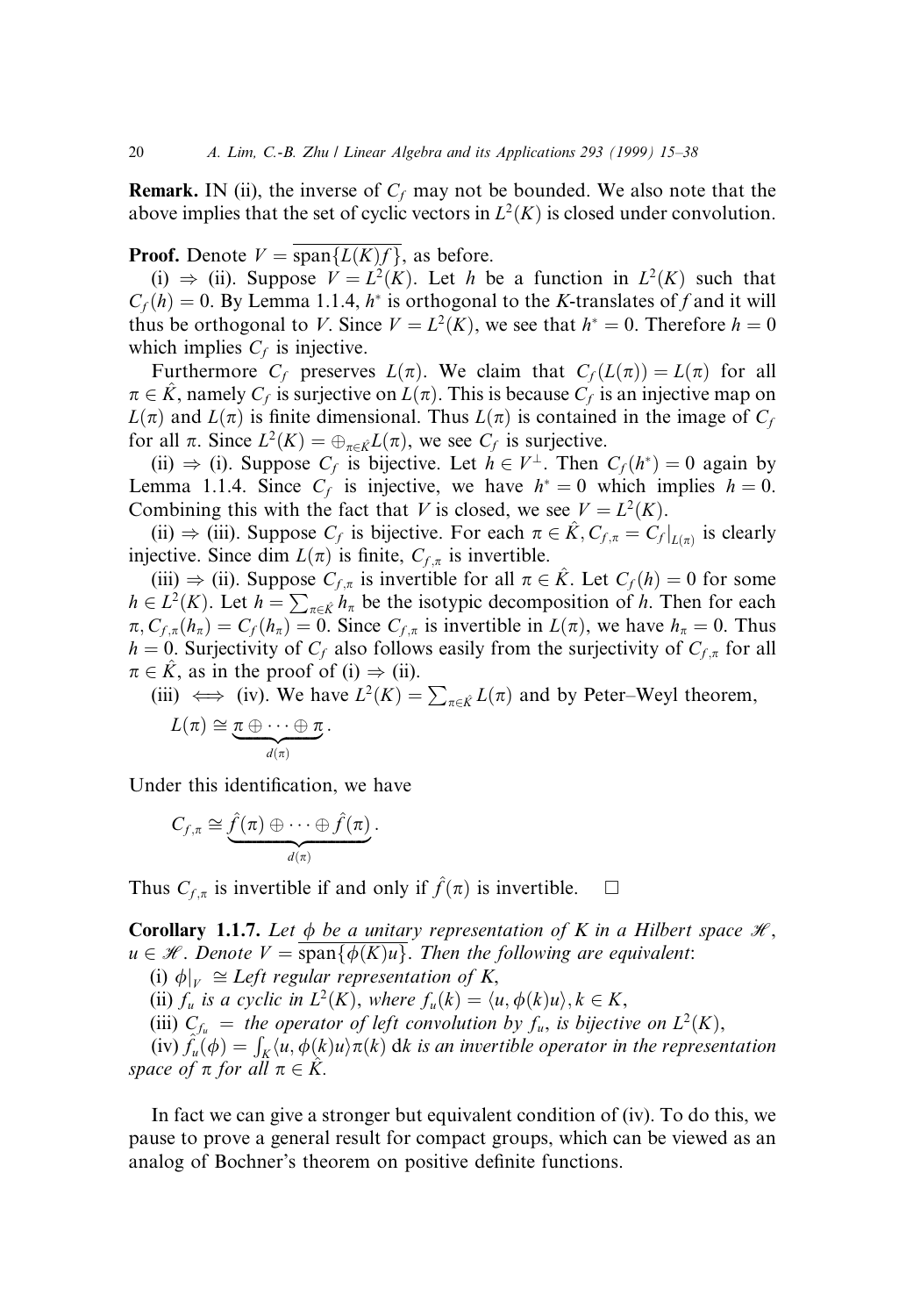**Proposition 1.1.8.** Let  $\phi$  be a unitary representation of K in a Hilbert space  $\mathcal{H}$ , and  $u_1, \ldots, u_m \in \mathcal{H}$ . Define  $f_{i,j} \in L^2(K)$  by

$$
f_{i,j}(k) = \langle u_i, \phi(k)u_j \rangle, \quad k \in K, 1 \leq i, j \leq m.
$$

(a) Then for any  $\pi \in \hat{K}$ , and any vectors  $w_1, \ldots, w_m$  in the representation space of  $\pi$ , we have

$$
\sum_{1\leq i,j\leqslant m}\langle \hat{f}_{i,j}(\pi)w_j,w_i\rangle\geqslant 0.
$$

(b) Further assume that  $K = H$ , a finite group and  $\{\phi(H)u_i\}_{1 \le i \le m}$  is linearly independent. Then

$$
\sum_{1\leq i,j\leqslant m}\langle \hat{f}_{ij}(\pi)w_j,w_i\rangle=0
$$

if and only if  $w_i = 0$  for  $1 \leq i \leq m$ .

Proof. We have

$$
\sum_{1 \le i,j \le m} \langle \hat{f}_{ij}(\pi) w_j, w_i \rangle = \sum_{i,j} \int_K \langle u_i, \phi(x) u_j \rangle \langle \pi(x) w_j, w_i \rangle \, dx
$$
\n
$$
= \sum_{i,j} \int_K \int_K \langle u_i, \phi(x^{-1}y) u_j \rangle \langle \pi(x^{-1}y) w_j, w_i \rangle \, dx \, dy
$$
\n
$$
= \sum_{i,j} \int_K \int_K \langle \phi(x) u_i, \phi(y) u_j \rangle \langle \pi(y) w_j, \pi(x) w_i \rangle \, dx \, dy.
$$

Here  $\langle \cdot \rangle$  denotes inner product in the appropriate space.

Fix a  $K$  equivariant isometric imbedding:

 $T: \pi \hookrightarrow L^2(K)$ 

and let  $b_i = T(w_i) \in L^2(K)$ . Then

$$
\langle \pi(y)w_j, \pi(x)w_i \rangle = (L(y)b_j, L(x)b_i) = \int_K b_j(y^{-1}z) \overline{b_i(x^{-1}z)} \, dz.
$$

Therefore

$$
\sum_{1 \le i,j \le m} \langle \hat{f}_{ij}(\pi) w_j, w_i \rangle = \sum_{i,j} \int_K \int_K \int_K \langle \phi(x) u_i, \phi(y) u_j \rangle b_j(y^{-1}z) \overline{b_i(x^{-1}z)} \, dx \, dy \, dz
$$
\n
$$
= \sum_{i,j} \int_K \int_K \int_K \langle \overline{b_i(x^{-1}z)} \phi(x) u_i, \overline{b_j(y^{-1}z)} \phi(y) u_j \rangle \, dx \, dy \, dz
$$
\n
$$
= \int_K \langle c(z), c(z) \rangle \, dz \ge 0,
$$

where  $c(z) = \sum_{1 \le i \le m} \int_K b_i(x^{-1}z) \phi(x) u_i dx$ . This proves (a).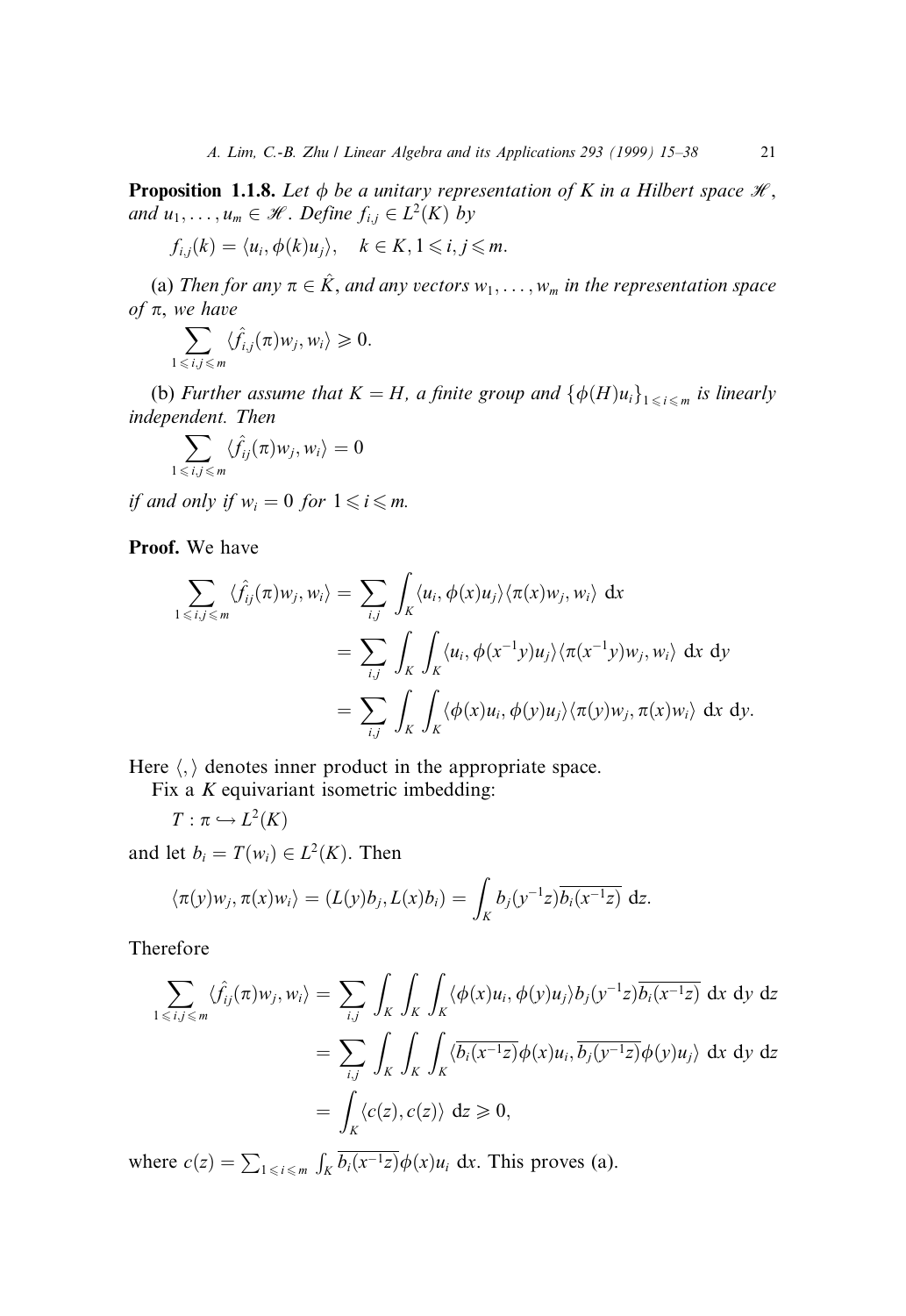We now prove part (b). Recall the normalize Haar measure for a finite group is the counting measure divided by the order of the group. Thus

$$
\sum_{1\leq i,j\leq m}\langle \hat{f}_{ij}(\pi)w_j,w_i\rangle=0
$$

implies that

$$
c(z) = (1/H) \sum_{1 \leq i \leq m} \sum_{x \in H} \overline{b_i(x^{-1}z)} \phi(x) u_i = 0
$$

for any  $z \in H$ . Since  $\{\phi(H)u_i\}_{1 \le i \le m}$  is linearly independent, we see that  $b_i(x^{-1}z) = 0$  for  $x, z \in H$  and  $1 \leq i \leq m$ . Thus  $b_i = 0$  for any i. Since T is an imbedding and  $b_i = T(w_i)$ , we conclude that  $w_i = 0$  for  $1 \leq i \leq m$ .  $\Box$ 

Corollary 1.1.7 together with Proposition 1.1.8 ( $m = 1$ ) imply the following corollaries.

Corollary 1.1.9. Let  $\phi$  be a unitary representation of K in a Hilbert space  $\mathcal{H}, u \in \mathcal{H}$ . Denote  $V = \text{span}\{\pi(K)u\}$ . Then the followings are equivalent:

(i)  $\phi|_{V} \cong$  Left regular representation of K,

(ii)  $f_u$  is cyclic in  $L^2(K)$ , where  $f_u(k) = \langle u, \phi(k)u \rangle$ ,  $k \in K$ ,

(iii)  $C_{f_u}$  = the operator of left convolution by  $f_u$ , is bijective on  $L^2(K)$ ,

(iv)  $\hat{f}_u(\pi) = \int_K \langle u, \phi(k)u \rangle \pi(k)$  dk is a positive definite operator in the representation space of  $\pi$  for all  $\pi \in \hat{K}$ .

The above results for compact groups will hold in particular for finite groups. In view of Proposition 1.1.1, we obtain the following corollary.

Corollary 1.1.10 (Characterization of MR1). Notations as in Definition 1.2. The followings are equivalent:

(i)  ${V_k}_{k=0}^{\infty}$  satisfies MR1.

(ii) For all  $k = 0, 1, \ldots$ , there exists  $\phi_k \in V_k$  such that the function  $f_{\phi_k} \in L^2(G_k)$  is cyclic, where  $f_{\phi_k}(g) = (\phi_k, L(g)\phi_k)$ , for  $g \in G_k$ .

(iii) For all  $k = 0, 1, \ldots$ , there exists  $\phi_k \in V_k$  such that the operator-Fourier coefficient  $\hat{f}_{\phi_k}(\pi) = (1/|G_k|) \sum_{g \in G_k} (\phi_k, L(g)\phi_k)\pi(g)$  is positive definite in the representation space of  $\pi$  for all  $\pi \in G_k$ .

**Remark.** For  $M = T$ ,  $G_k = \{e^{i2\pi l/2^k} | l = 0, 1, ..., 2^k - 1\}$ , (iii) states that for each k, there exists  $\phi_k \in V_k$  such that for all  $j = 0, 1, ..., 2^k - 1$ ,  $\sum_{l=0}^{2^{k}-1} (\phi_{k}, T_{k}^{l} \phi_{k}) e^{i2\pi j l/2^{k}} > 0$ . This is first proved in [2].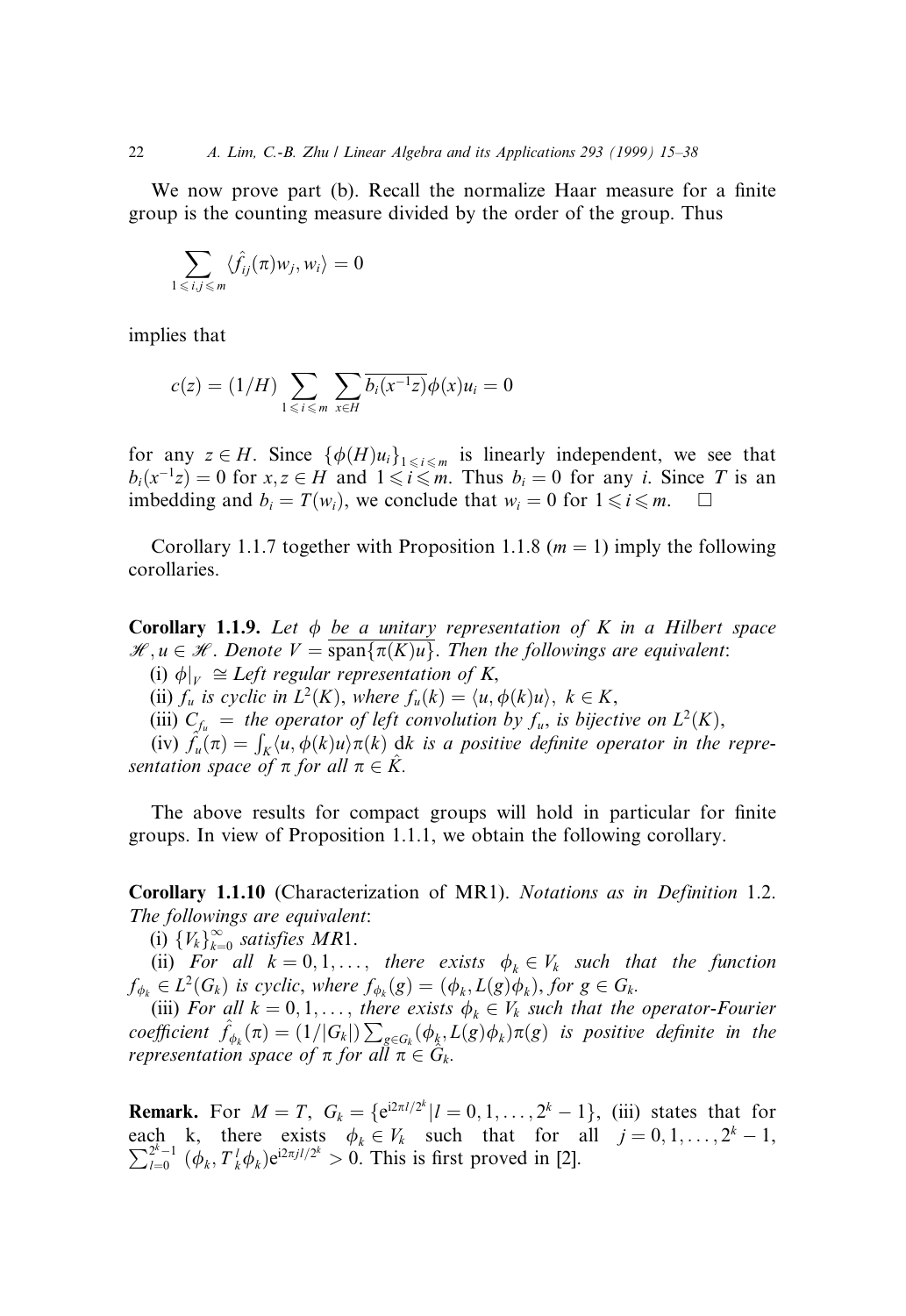#### 1.2. Characterization of MR2

**Definition 1.2.1.** For any  $\pi \in \hat{M}$ , fix an orthonormal basis in the representation space of  $\pi$ , denoted by  $\{e_i; i = 1, ..., d(\pi)\}\$ . For  $1 \leq i, j \leq d(\pi)$ , define  $\pi_{ii} \in L^2(M)$  by

$$
\pi_{ij}(x) = \langle e_i, \pi(x) \, e_j \rangle, \quad x \in M.
$$

We list below some well-known properties of these matrix coefficients.

## Lemma 1.2.2 [1, p. 129].

(i) For each  $\pi \in \hat{M}$ , the collection  $\{d(\pi)^{1/2}\pi_{ij} \mid 1 \leq i,j \leq d(\pi)\}\$  form an orthonormal basis of  $L(\pi)$ .

(ii) The collection  $\{d(\pi)^{1/2}\pi_{ij} \mid \pi \in \hat{M}, 1 \leq i, j \leq d(\pi)\}\)$  form a complete orthonormal basis of  $L^2(M)$ .

(iii)  $L(\pi) * L(\sigma) = 0$  if  $\pi, \sigma \in M$  and  $\pi \not\cong \sigma$ .

(iv)  $\pi_{ij} * \pi_{kl} = (1/d(\pi))\delta_{ik}\pi_{il}$ , where  $\delta_{ik}$  is the Kronicker symbol.

**Theorem 1.2.3.** Let H be a finite subgroup of M. Let  $\alpha = \sum_{\pi \in \hat{M}, 1 \leq i,j \leq d(\pi)} a_{\pi_{ij}} \pi_{ij}$ and  $\beta = \sum_{\pi \in \hat{M},1 \leqslant i,j \leqslant d(\pi)} b_{\pi_{ij}} \pi_{ij}$  be two functions in  $L^2(M)$ . Then the followings are equivalent:

(i)  $\alpha \in \text{span}\{L(H)\beta\},\$ 

(ii) There exists a function  $c \in L^2(H)$  such that for all  $\pi \in \hat{M}$ , and  $1 \leq i,j \leq d(\pi)$  we have  $a_{\pi_{ij}} = (c, \eta_{\pi_{ij}})_{H}$ , where  $(,)_{H}$  denotes the inner product in  $L^2(H)$  given by

$$
(\phi_1, \phi_2)_H = \frac{1}{|H|} \sum_{h \in H} \phi_1(h) \overline{\phi_2(h)},
$$

and  $\eta_{\pi_{ij}} \in L^2(H)$  is given by  $\eta_{\pi_{ij}} = \sum_{l=1}^{d(\pi)} \overline{b_{\pi_{ij}}} \pi_{il} | H$ .

**Remark.** If  $M = T$ ,  $H = \{e^{i2\pi l/2^{k}} | l = 0, 1, ..., 2^{k} - 1\}$ , and write  $\alpha = \sum$ n2Z  $\hat{\alpha}(n)$  e<sup>inx</sup>,  $\beta = \sum$ n2Z  $\hat{\beta}(n)$  e<sup>inx</sup>,

then (iii) can be stated as follows: There exists  $\{c(j)\}_{j=0}^{2^k-1}$  such that

$$
\hat{\alpha}(n) = \frac{1}{2^k} \sum_{j=0}^{2^k-1} c(j) \hat{\beta}(n) e^{-i2\pi j n/2^k} = c_n \hat{\beta}(n),
$$

where

$$
c_n = \frac{1}{2^k} \sum_{j=0}^{2^k - 1} c(j) e^{-i2\pi j n/2^k}.
$$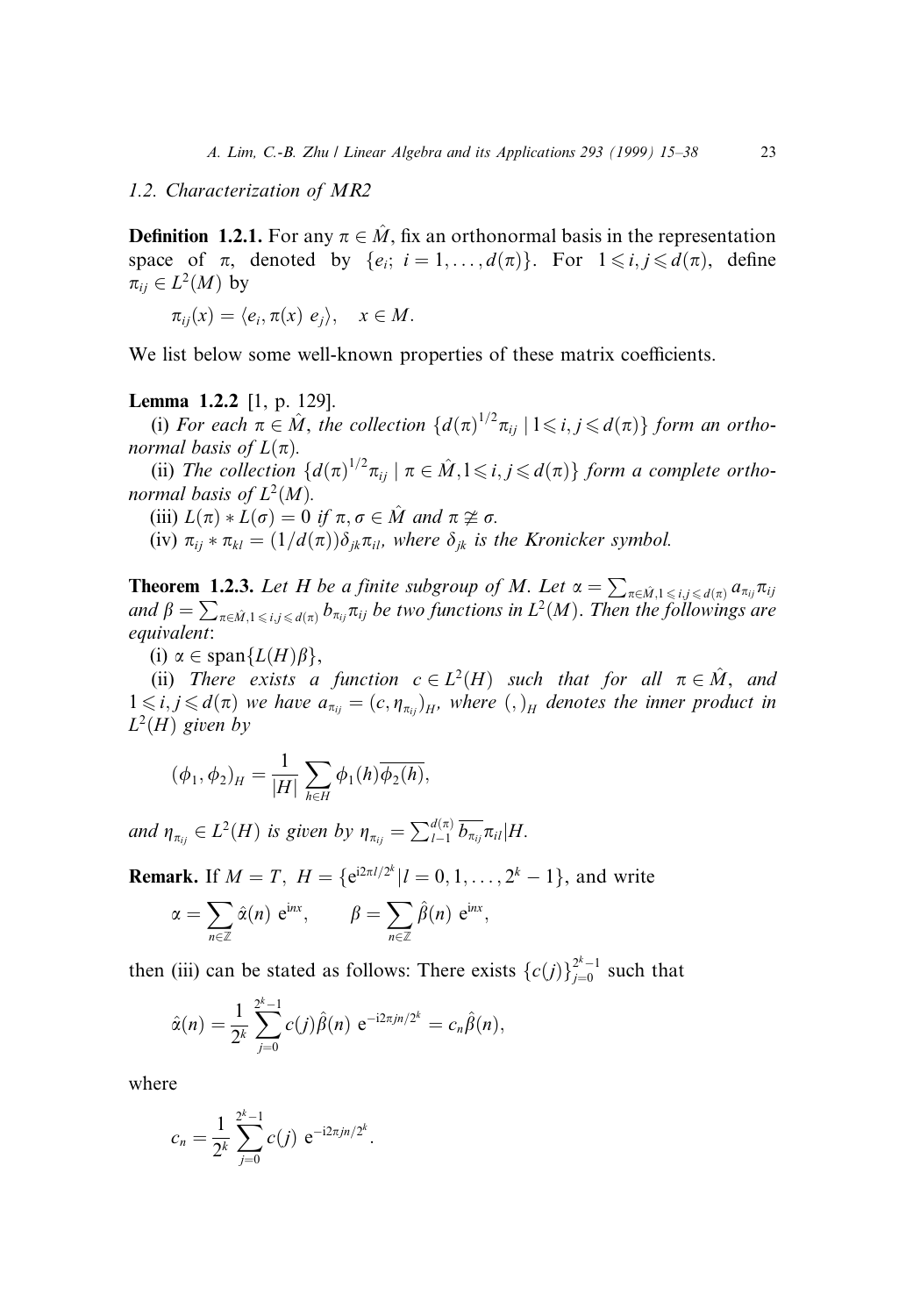Clearly this is the same as  $\hat{\alpha}(n) = c_n \hat{\beta}(n)$  with  $\{c_n\}_{n \in \mathbb{Z}}$  being a  $2^k$ -periodic sequence. This was first proved in [2].

**Proof.** Let  $(\pi, W)$  be an irreducible unitary representation of M. Fix an orthonormal basis  $\{e_i; i = 1, \ldots, d(\pi)\}\$  of W as in Definition 1.2.1. Note that  $\hat{\alpha}(\pi) \in \text{End}(W)$ . The  $(i, j)$  entry of  $\hat{\alpha}(\pi)$  is given by

$$
(\hat{\alpha}(\pi) e_j, e_i) = \int_M \alpha(x) (\pi(x) e_j, e_i) dx = \int_M \alpha(x) \overline{\pi_{ij}(x)} dx = \frac{a_{\pi_{ij}}}{d(\pi)}.
$$

In particular,

$$
\hat{\alpha}(\pi) e_j = \sum_{l=1}^{d(\pi)} \frac{a_{\pi_{lj}}}{d(\pi)} e_l.
$$

Note that  $\alpha \in \text{span}\{L(H)\beta\}$  if and only if there exists  $c \in L^2(H)$  such that

$$
\alpha = \frac{1}{|H|} \sum_{h \in H} c(h) L(h) \beta.
$$

By the uniqueness of operator Fourier transform, this is equivalent to  $\hat{\alpha}(\pi) = (1/|H|) \sum_{h \in H} c(h) (\bar{L}(h)\beta)^{\wedge}(\pi)$  for all  $\pi \in \hat{M}$ . The latter is equal to

$$
\left[\frac{1}{|H|}\sum_{h\in H}c(h)\pi(h)\right]\circ\hat{\beta}(\pi)=(\pi_c\circ\hat{\beta})(\pi),
$$

where  $\pi_c = \frac{1}{|H|} \sum_{h \in H} c(h) \pi(h) \in \text{End}(U)$ . We compute the  $(i, j)$  entry of  $(\pi_c \circ \hat{\beta})(\pi)$ :

$$
(\pi_c \circ \hat{\beta}(\pi)e_j, e_i) = \left(\pi_c \left(\sum_{l=1}^{d(\pi)} \frac{b_{\pi_{lj}}}{d(\pi)} e_l\right), e_i\right) = \frac{1}{d(\pi)} \sum_{l=1}^{d(\pi)} b_{\pi_{lj}}(\pi_c(e_l), e_i)
$$
  

$$
= \frac{1}{d(\pi)} \sum_{l=1}^{d(\pi)} b_{\pi_{lj}} \frac{1}{|H|} \sum_{h \in H} c(h)(\pi(h) e_l, e_i)
$$
  

$$
= \frac{1}{d(\pi)} \frac{1}{|H|} \sum_{h \in H} c(h) \left(\sum_{l=1}^{d(\pi)} b_{\pi_{lj}} \overline{\pi_{il}(h)}\right) = \frac{1}{d(\pi)} (c, \eta_{\pi_{lj}}) H.
$$

Comparing the  $(i, j)$  entries of  $\hat{\alpha}(\pi)$  and  $(\pi_c \circ \hat{\beta})(\pi)$ , the result follows.  $\square$ 

We can now characterize MR2. Observe that  $V_k \subseteq V_{k+1}$  if and only if  $\phi_k \in \text{span}\{L(G_{k+1})\phi_{k+1}\}.$  Thus we have the following corollary.

**Corollary 1.2.4** (Characterization of MR2). Suppose  ${V_k}_{k=0}^{\infty}$  is a sequence of subspaces of  $L^2(M)$  satisfying MR1. Write each  $\phi_k = \sum \phi_{\pi_{ij}}(k) \pi_{ij}$  for  $k = 0, 1, \ldots$ , where  $\pi_{ij}$  is as in Definition 1.2.2. Then  $\{V_k\}_{k=0}^{\infty}$  satisfies MR2 if and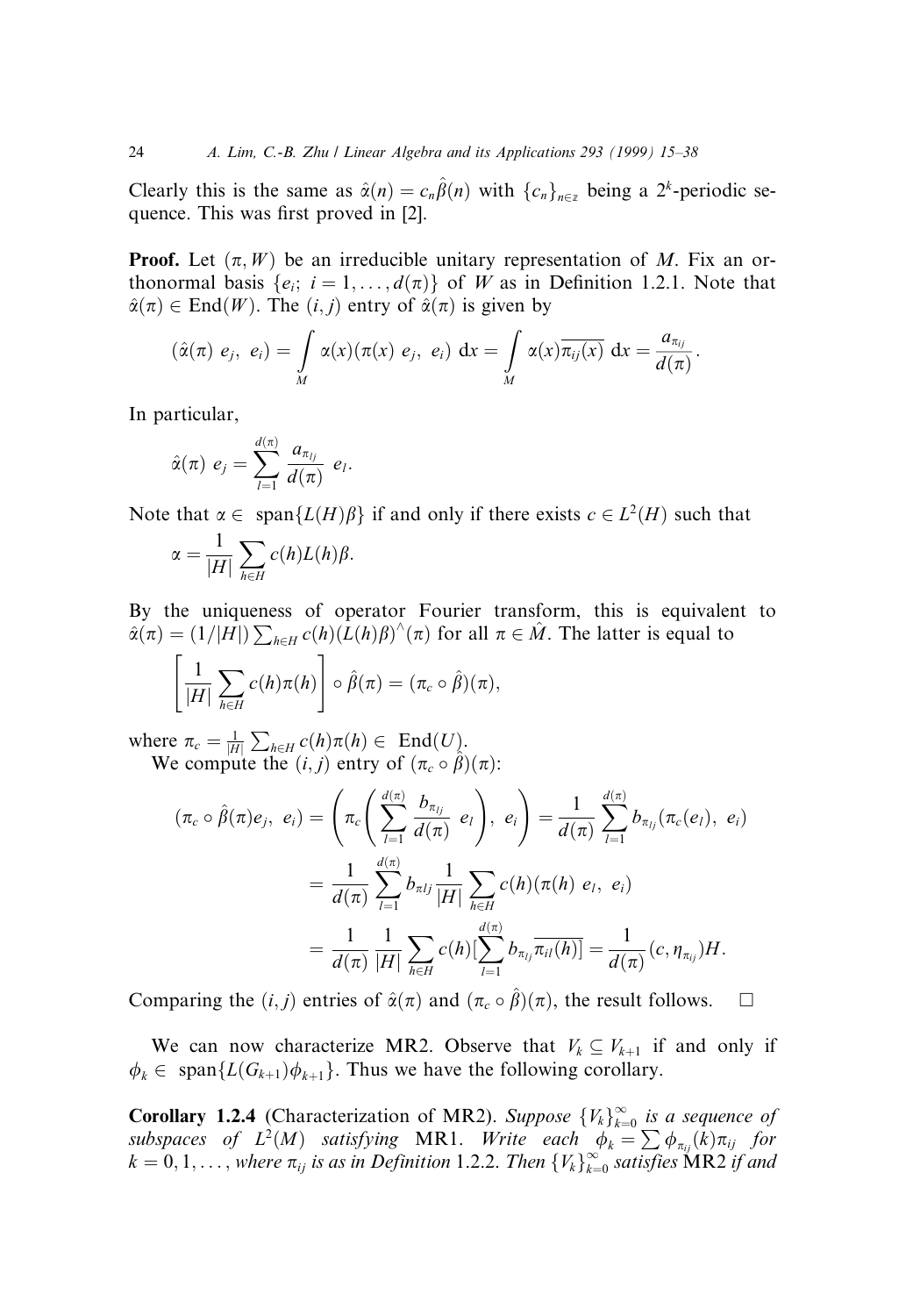only if for all  $k = 0, 1, \ldots$ , there exists a function  $c_k \in L^2(G_{k+1})$  such that for all  $\pi \in \hat{M}$ , and  $1 \leqslant i,j \leqslant d(\pi)$  we have  $\phi_{\pi_{ij}}(k) = (c_k, \eta_{\pi_{ij}}(k))_{G_{k+1}}$ , where

$$
\eta_{\pi_{ij}}(k)=\sum_{l=1}^{d(\pi)}\overline{\phi_{\pi_{lj}}(k+1)}\pi_{il}|_{G_{k+1}}.
$$

1.3. Characterization of MR3

Let G be a dense subgroup of  $M$ .

**Theorem 1.3.1.** Let V be a G-invariant subspace of  $L^2(M)$ . Define the set

$$
\Omega = \bigcap_{f \in V} \{ \pi \in \hat{M} | \hat{f}(\pi) \text{ is singular} \}.
$$

Then the followings are equivalent: (i)  $\overline{V} = L^2(M)$ . (ii)  $\Omega = \emptyset$ , the empty set.

**Remarks**. (a) If  $V = \text{span}\{L(G)f\}$  where  $f \in L^2(M)$ , then the result of this theorem reduces to the characterization of cyclic vectors. See Theorem 1.1.6.

(b) The theorem can be viewed as a compact group analog of a result of Wiener on translation invariant subspaces of  $L^2(\mathbb{R})$ , see [5].

**Proof.** (i)  $\Rightarrow$  (ii). Suppose  $\Omega \neq \emptyset$ . Then there exists  $\pi \in \hat{M}$  such that  $\hat{f}(\pi)$  is singular for all f in V. Observe that the operator norm of  $\hat{f}(\pi)$  is less than or equal to  $|f|_{L^1} \le |f|_{L^2}$ , and so the map from  $L_2(M)$  to End  $(\pi)$  given by  $f \mapsto \hat{f}(\pi)$ is continuous. Thus the set of f such that  $\hat{f}(\pi)$  is singular is a closed set of  $L^2(G)$ , and so  $\hat{f}(\pi)$  is singular for all  $f \in \bar{V} = L^2(M)$ . Take  $f_0 = d(\pi)\bar{\chi}_\pi$ , where  $\chi_{\pi}$  is the character of the representation  $\pi$ . Then a simple computation shows that  $\hat{f}_0(\pi)$  is the identity operator in the representation space of  $\pi$ . We thus have contradiction.

(ii)  $\Rightarrow$  (i). Suppose  $\bar{V} \neq L^2(M)$ . Then there exists a non-zero function  $h \in L^2(M)$  which is orthogonal to V. By Lemma 1.1.4,  $C_f(h^*) = 0$  for  $f \in V$ . Pick  $\pi \in \hat{M}$  such that the  $\pi$ -isotypic component  $h_{\pi}^*$  of  $h^*$  is not zero. Since  $C_f$ preserves  $L(\pi)$ , we see  $C_f(h_{\pi}^*) = 0$  and so  $\hat{f}(\pi)$  is not invertible for all  $f \in V$ , that is  $\pi \in \Omega$ .  $\square$ 

Now let  $V_k, k = 0, 1, \ldots$ , be a sequence of finite dimensional subspaces of  $L^2(M)$  satisfying MR1. Observe that  $(L(x)f)^{\wedge}(\pi) = \pi(x)\hat{f}(\pi)$  for  $x \in M$ ,  $f \in L^2(M)$  and  $\pi \in \hat{M}$ , we see that  $\hat{f}(\pi)$  is singular for all  $f \in V_k$  if and only if  $\hat{\phi}_k(\pi)$  is singular. Thus if we let  $V = \bigcup_{k=0}^{\infty} V_k$ , then we have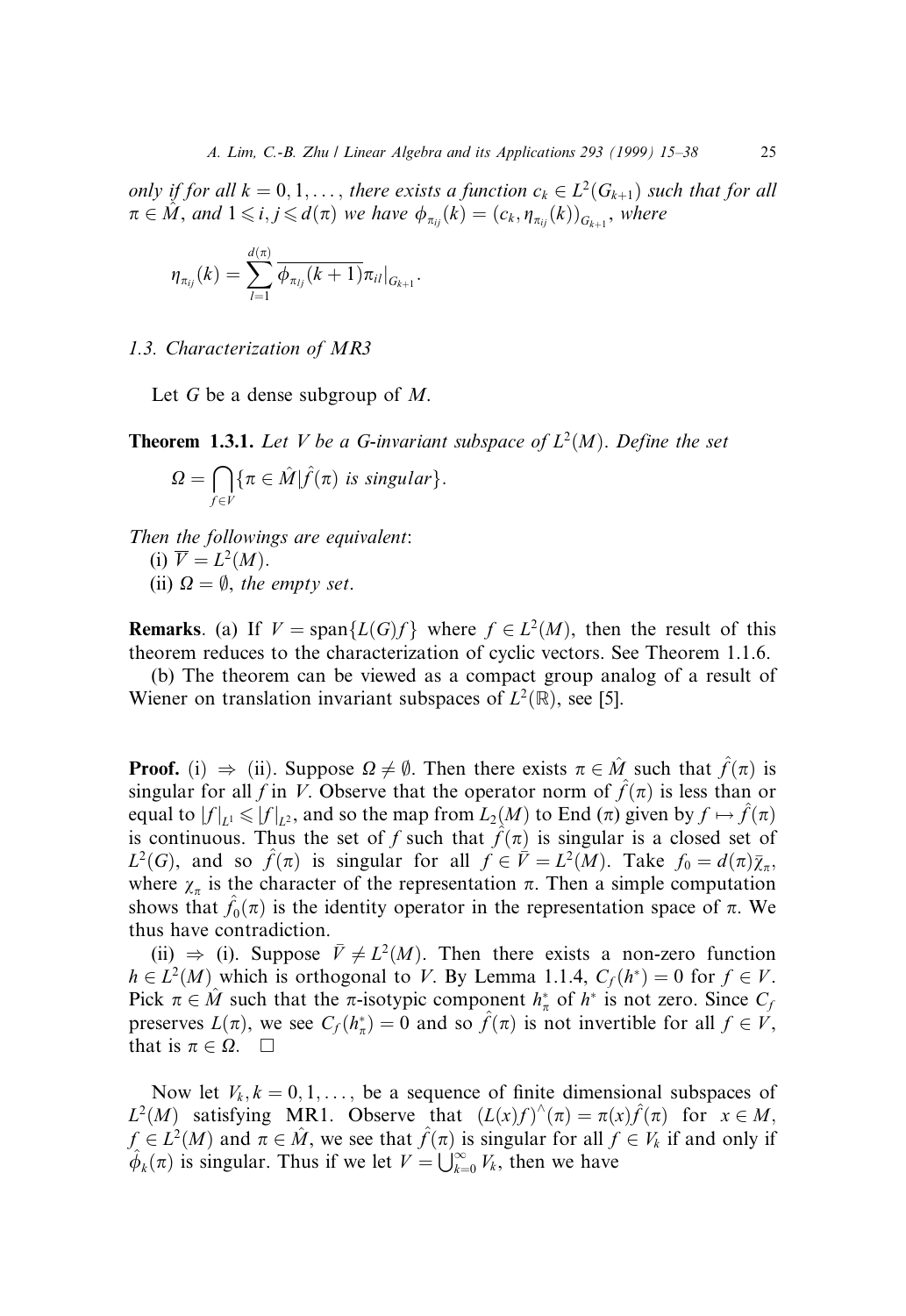26 A. Lim, C.-B. Zhu / Linear Algebra and its Applications 293 (1999) 15–38

$$
\bigcap_{f\in V} \{\pi\in \hat{M}|\hat{f}(\pi) \text{ singular}\} = \bigcap_{k=0}^{\infty} \{\pi\in \hat{M}|\hat{\phi}_k(\pi) \text{ is singular}\}.
$$

We therefore have the following corollary.

Corollary 1.3.2 (Characterization of MR3). Assume the notations of Definition 1.2 and  ${V_k}_{k=0}^{\infty}$  satisfies MR1. Then  ${V_k}_{k=0}^{\infty}$  satisfies MR3 if and only if

$$
\Omega = \bigcap_{k=0}^{\infty} \{\pi \in \hat{M} | \hat{\phi}_k(\pi) \text{ is singular}\} = \emptyset,
$$

the empty set.

**Remark.** In the classical case of  $M = T$  and  $G_k = \{e^{i2\pi l/2^k} | l = 0, 1, ..., 2^k - 1\}$ , then  $\Omega = \bigcap_{k=0}^{\infty} \{n \in \mathbb{Z} | \hat{\phi}_k(n) = 0\}$ . The result again is first proved in [2].

## 2. Existence and construction of orthonormal wavelets

Let  $\{G_k\}_{k=0}^{\infty}$  be an MR-group sequence of M, and  $\{V_k\}_{k=0}^{\infty}$  be a multiresolution of  $L^2(M)$  with respect to  $\{G_k\}_{k=0}^{\infty}$ 

Definition 2.1. A set of functions

$$
\bigcup_{k=0}^\infty\bigcup_{l=1}^{\alpha_k}\{\phi_k^l\}
$$

in  $L^2(M)$  is called orthonormal wavelets if

$$
\bigcup_{k=0}^\infty\bigcup_{l=1}^{\alpha_k}\{L(G_k)\phi^l_k\}
$$

is an orthonormal basis of  $L^2(M)$ .

For  $k = 0, 1, \ldots$ , let  $W_k$  be the orthogonal complement of  $V_k$  in  $V_{k+1}$  with respect to the standard inner product of  $L^2(M)$ . Since  $G_k$  preserves the inner product,  $W_k$  is also a  $G_k$  module.

By MR3, we have

$$
L^2(M)=V_0\oplus\left(\underset{k=0}{\overset{\infty}{\oplus}}W_k\right).
$$

Set  $t_k = |G_{k+1}/G_k|, k \geqslant 0.$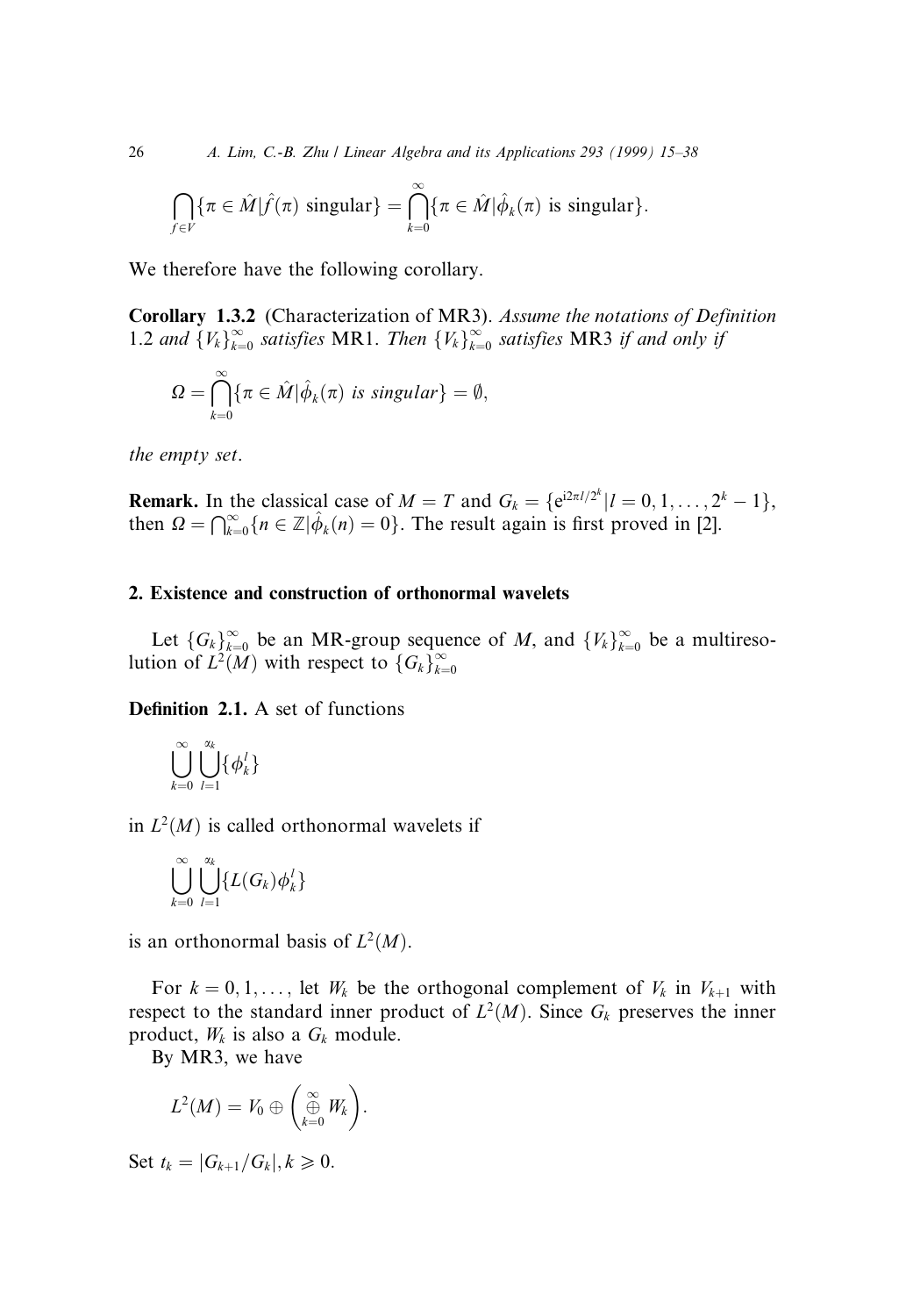$G_k$  acts on  $V_k$  and  $V_{k+1}$  via the restriction of the left regular representation of M. From MR1, we see that  $V_k \cong L^2(G_k)$  as  $G_k$  modules. Furthermore since  $V_{k+1} \cong L^2(G_{k+1})$  as  $G_{k+1}$  modules, we have

$$
V_{k+1} \cong \underbrace{L^2(G_k) \oplus \cdots \oplus L^2(G_k)}_{t_k}, \quad \text{and} \quad W_k \cong \underbrace{L^2(G_k) \oplus \cdots \oplus L^2(G_k)}_{t_k-1}
$$

as representations of  $G_k$  ([6], p. 28 on induced representations).

Let

$$
T:\underbrace{L^2(G_k)\oplus\cdots\oplus L^2(G_k)}_{t_k-1}\rightarrow W_k
$$

be a unitary  $G_k$ -equivariant isomorphism. Denote  $\delta_e^1 = (0, \ldots, 0, \delta_e, 0, \ldots, 0)$ , where  $\delta_e \in L^2(G_k)$  is in the *l*th component and is defined by  $\delta_e(x) = 1$  for  $x = e$ and zero otherwise. Set  $\phi_k^l = T(\delta_e^l)$ , where  $1 \leq l \leq t_k - 1$ . Then  $\bigcup_{l=1}^{t_k-1} \{L(G_k)\phi_k^l\}$ is an orthonormal basis of  $W_k$ . Similarly from  $V_0 \cong L^2(G_0)$ , we can find  $\phi_0^0 \in V_0$ such that  $\{L(G_0)\phi_0^0)\}$  is an orthonormal basis of  $V_0$ .

Thus

$$
{L(G_0)(\phi_0^0)}\bigg\{\bigcup_{k=0}^{\infty}\bigcup_{l=1}^{l_k-1}{L(G_k)\phi_k^l}\bigg\}
$$

is an orthonormal basis of  $L^2(M)$ , and so the set

$$
\{\phi_0^0\}\bigcup_{k=0}^\infty\bigcup_{l=1}^{t_k-1}\{\phi_k^l\}
$$

gives orthonormal wavelets of  $L^2(M)$ .

#### 2.1. Construction of orthonormal wavelets

Let H be a finite group. Let  $\phi$  be a unitary representation of H in a Hilbert space H. Fix a finite set of vectors  $u_1, \ldots, u_m \in \mathcal{H}$  and let  $V =$ span $\{\phi(H)u_i\}_{1 \le i \le m}$ . Given a set of functions  $\{c_{ij}\}_{1 \le i,j \le m} \in L^2(H)$ , define

$$
v_i = \frac{1}{|H|} \sum_{1 \leq j \leq m} \sum_{h \in H} c_{ij}(h) \phi(h) u_j.
$$

Recall for  $1 \le i, j \le m$  the associated functions  $f_{ii} \in L^2(H)$  given by  $f_{ii}(h) = \langle u_i, \phi(h)u_i \rangle$ ,  $h \in H$ . Similarly define  $g_{ii} \in L^2(H)$  by  $g_{ii}(h) = \langle v_i, \phi(h)v_i \rangle$ ,  $h \in H$ . The purpose of this section is to construct explicitly  $\{v_i\}_{1 \le i \le m}$  such that  $\{\phi(H)v_i\}_{1\leq i\leq m}$  is an orthonormal basis of V, given a basis  $\{\phi(H)u_i\}_{1\leq i\leq m}$  of V.

Recall also for any  $f \in L^2(H)$ , the operator Fourier transform  $\hat{f}(\pi)$  at  $\pi \in \hat{H}$ defined by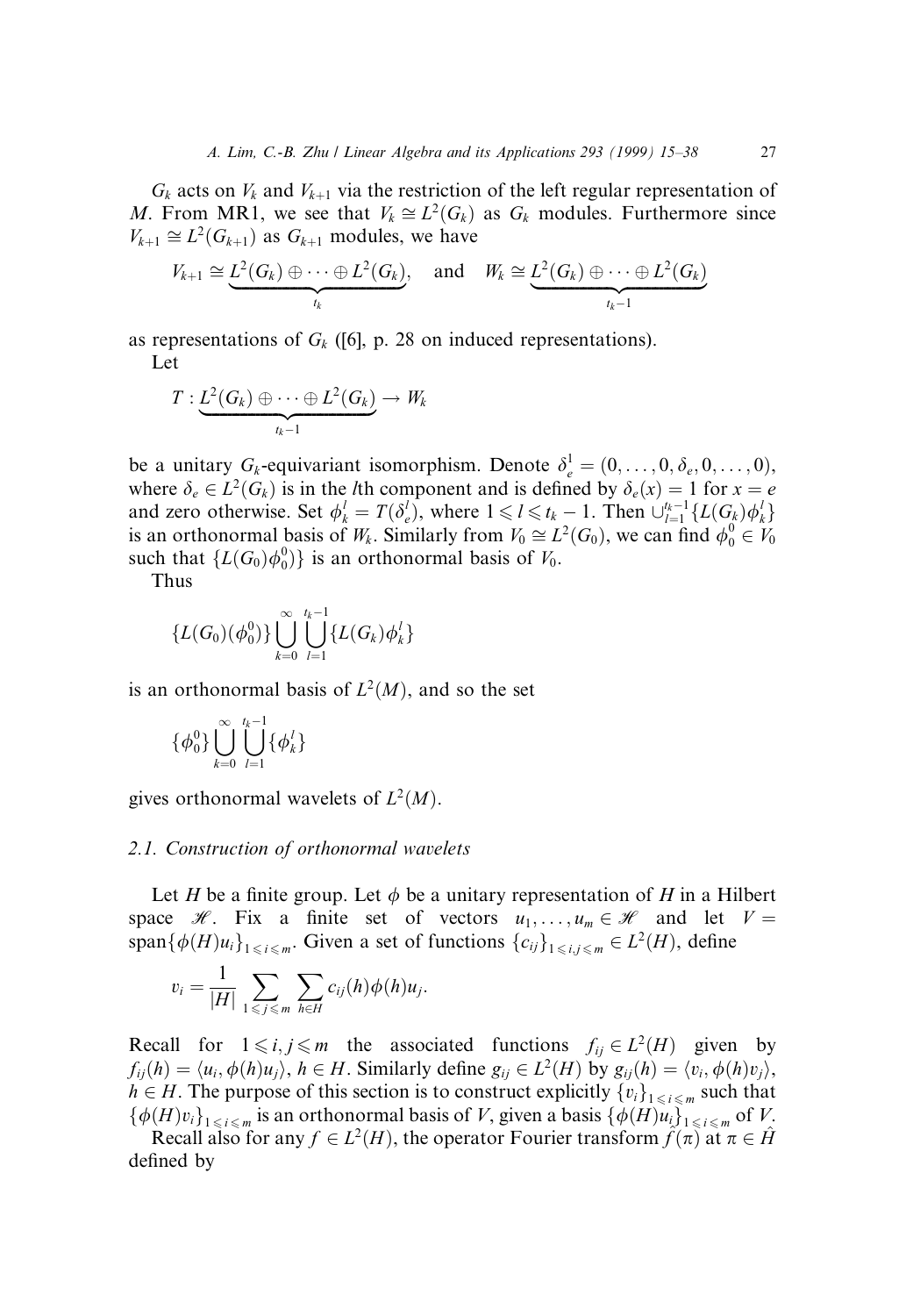28 A. Lim, C.-B. Zhu / Linear Algebra and its Applications 293 (1999) 15-38

$$
\hat{f}(\pi) = \frac{1}{|H|} \sum_{h \in H} f(h)\pi(h) \in \text{ End}(\pi).
$$

For any set of linear operators  $\{a_{ij}\}_{1 \le i,j \le m}$  in a vector space W, denote  $A = (a_{ij})_{1 \le i,j \le m}$  the corresponding matrix. We may view A as an operator in  $mW = W \oplus \cdots \oplus W$  by the following formula:

$$
A((w_1,\ldots,w_m))=\left(\sum_{j=1}^m a_{1j}w_j,\ldots,\sum_{j=1}^m a_{mj}w_j\right).
$$

Denote  $\hat{F}(\pi) = (\hat{f}_{ij}(\pi))_{1 \le i,j \le m}$ ,  $\hat{G}(\pi) = (\hat{g}_{ij}(\pi))_{1 \le i,j \le m}$ , and  $\hat{C}(\pi) =$  $(\hat{c}_{ij}(\pi))_{1 \le i,j \le m}$ .

**Lemma 2.1.1.** We have  $\hat{G}(\pi) = \hat{C}(\pi)\hat{F}(\pi)\hat{C}(\pi)^{*t}$ , namely

$$
\hat{g}_{ij}(\pi) = \sum_{1 \leq k,l \leq m} \hat{c}_{ik}(\pi) \hat{f}_{kl}(\pi) \hat{c}_{jl}(\pi)^*,
$$

for any  $\pi \in \hat{H}$ , and a<sup>\*</sup> denotes the adjoint operator of  $a \in \text{End}(\pi)$ .

**Proof.** We compute for  $x \in H$ ,

$$
g_{ij}(x) = \langle v_i, \phi(x)v_j \rangle = \frac{1}{|H|^2} \sum_{y,z \in H} c_{ik}(y) \overline{c_{jl}(z)} \langle \phi(y)u_k, \phi(x)u_l \rangle
$$
  
= 
$$
\frac{1}{|H|^2} \sum_{y,z \in H} c_{ik}(y) \overline{c_{jl}(z)} f_{kl}(y^{-1}xz).
$$

A simple computation shows that the Fourier coefficient of the function  $f_{kl}(y^{-1}xz)$  at  $\pi$  is  $\pi(y) \hat{f}_{kl}(\pi) \pi(z)^*$ , and hence

$$
\hat{g}_{ij}(\pi) = \frac{1}{|H|^2} \sum_{k,l} \sum_{y,z \in H} c_{ik}(y) \pi(y) \hat{f}_{kl}(\pi) \overline{c_{jl}(z)} \pi(z)^*
$$

$$
= \hat{c}_{ik}(\pi) \hat{f}_{kl}(\pi) \hat{c}_{jl}(\pi)^*.
$$

**Proposition 2.1.2.**  $\{\phi(H)v_i\}_{1\leq i \leq m}$  is an orthonormal basis of V if and only if

$$
\hat{C}(\pi)\hat{F}(\pi)\hat{C}(\pi)^{*t} = \frac{1}{|H|} \begin{pmatrix} I_{d(\pi)} & 0 & \cdots & 0 \\ 0 & I_{d(\pi)} & \cdots & 0 \\ \cdots & \cdots & \cdots & \cdots \\ 0 & 0 & \cdots & I_{d(\pi)} \end{pmatrix}
$$

for all  $\pi \in \hat{H}$ . Here  $I_{d(\pi)}$  is the identity operator in the representation space of  $\pi$ .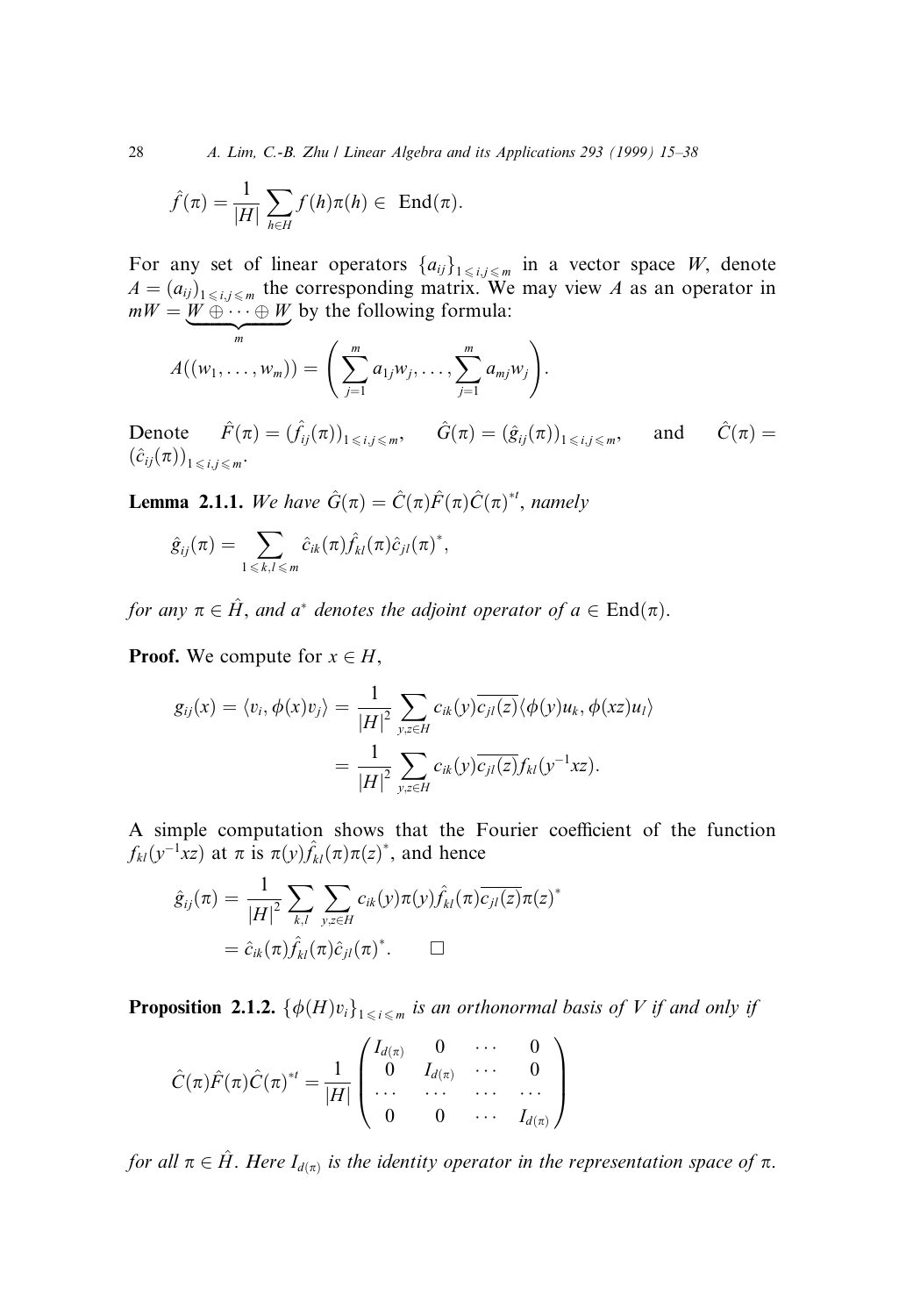**Proof.** Clearly  $\{\phi(H)v_i\}_{1\leq i \leq m}$  is orthonormal if and only if  $g_{ij} = \delta_{ij}\delta_e$ , where  $\delta_{ij} = 1, 0$  depending on whether i is equal to j, and  $\delta_e(x) = 1$  if  $x = e$  and zero elsewhere. By the uniqueness of operator Fourier transform, it is in turn equivalent to  $\hat{g}_{ii}(\pi) = \delta_{ii}\hat{\delta}_e(\pi) = (1/|H|)\delta_{ii}I_{d(\pi)}$  for all  $\pi \in \hat{H}$ , namely

$$
\hat{G}(\pi)=\frac{1}{|H|}\begin{pmatrix}I_{d(\pi)}&0&\cdots&0\\0&I_{d(\pi)}&\cdots&0\\ \cdots&\cdots&\cdots&\cdots\\0&0&\cdots&I_{d(\pi)}\end{pmatrix}.
$$

From Lemma 2.1.1, we see that this is equivalent to

$$
\hat{C}(\pi)\hat{F}(\pi)\hat{C}(\pi)^{*t} = \frac{1}{|H|}\begin{pmatrix} I_{d(\pi)} & 0 & \cdots & 0 \\ 0 & I_{d(\pi)} & \cdots & 0 \\ \cdots & \cdots & \cdots & \cdots \\ 0 & 0 & \cdots & I_{d(\pi)} \end{pmatrix}
$$

for all  $\pi \in \hat{H}$ .  $\Box$ 

Now suppose that  $\{\phi(H)u_i\}_{1 \le i \le m}$  is linearly independent. From Proposition 1.1.8, we see that  $\hat{F}(\pi)$  is positive definite as an operator in the representation space of  $m\pi = \pi \oplus \cdots \oplus \pi$  $\sum_{m}$ .

**Theorem 2.1.3.** Let H be a finite group, and  $\phi$  be a unitary representation of H in a Hilbert space H. Let  $u_1, \ldots, u_m \in \mathcal{H}$  such that  $\{\phi(H)u_i\}_{1 \le i \le m}$  is linearly independent, and denote  $V = \text{span}\{\phi(H)u_j\}_{1 \leq j \leq m}$ . For any  $\pi \in \hat{H}$ , let

$$
P(\pi) = (p_{ij}(\pi))_{1 \le i,j \le m} = \frac{1}{\sqrt{|H|}} \hat{F}(\pi)^{-1/2},
$$

where  $p_{ij}(\pi) \in \text{End}(\pi)$ . Let  $c_{ij} \in L^2(H)$  be given by

$$
c_{ij}(h) = \sum_{\pi \in \hat{H}} d(\pi) \text{tr}[p_{ij}(\pi) \pi(h^{-1})], \quad h \in H,
$$

and tr denotes the trace of an operator. Then the vectors

$$
v_i = \frac{1}{|H|} \sum_{h \in H} c_{ij}(h) \phi(h) u_j
$$

generate an orthonormal basis  $\{\phi(H)v_i\}_{1 \leq i \leq m}$  for V.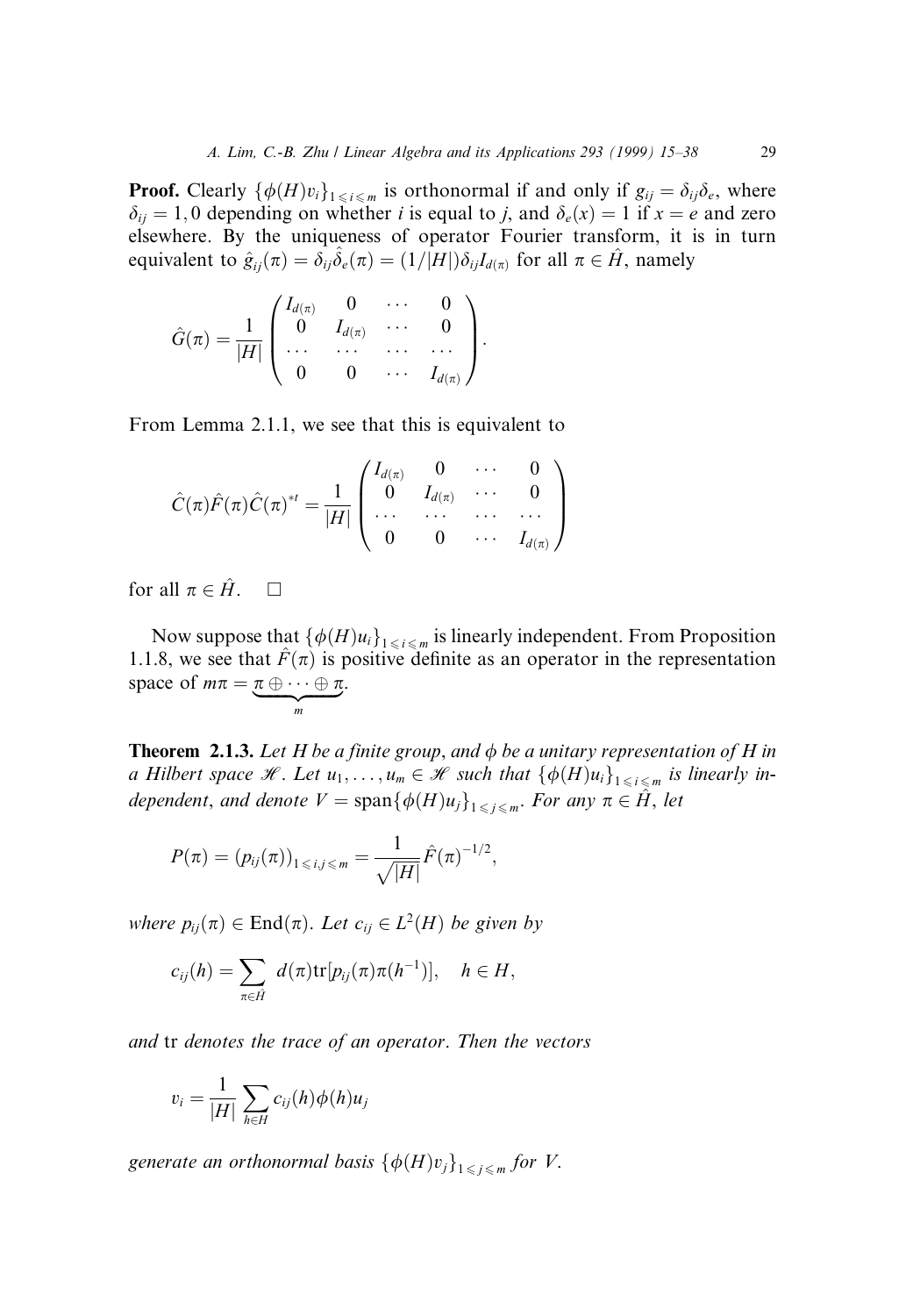Proof. By our construction,

$$
P(\pi)\hat{F}(\pi)P(\pi)^{*t} = \frac{1}{|H|}\begin{pmatrix} I_{d(\pi)} & 0 & \cdots & 0 \\ 0 & I_{d(\pi)} & \cdots & 0 \\ \cdots & \cdots & \cdots & \cdots \\ 0 & 0 & \cdots & I_{d(\pi)} \end{pmatrix}.
$$

The Fourier inversion formula [1, p. 131] implies that  $\hat{c}_{ij}(\pi) = p_{ij}(\pi)$ , for  $\pi \in \hat{H}$ . Hence we have

$$
\hat{C}(\pi)\hat{F}(\pi)\hat{C}(\pi)^{*t} = \frac{1}{|H|}\begin{pmatrix} I_{d(\pi)} & 0 & \cdots & 0 \\ 0 & I_{d(\pi)} & \cdots & 0 \\ \cdots & \cdots & \cdots & \cdots \\ 0 & 0 & \cdots & I_{d(\pi)} \end{pmatrix}.
$$

Proposition 2.1.2 then implies the result.  $\square$ 

# 2.2. Construction of stationary multiresolution and wavelets from cyclic vectors

Recall the notion of cyclic vectors of  $L^2(M)$  (Section 1.1). We first give a concrete description of the set of cyclic vectors of  $L^2(M)$ .

Fix  $\pi \in \hat{M}$ . Define for each  $d(\pi) \times d(\pi)$  invertible matrix  $A = (a_{ij})$  the function

$$
f_{\pi,A} = \frac{d(\pi)^{1/2}}{|A|} \sum_{i,j=1}^{d(\pi)} a_{ij} \pi_{ij},
$$

where

$$
|A| = \sqrt{\sum_{i,j=1}^{d(\pi)} |a_{ij}|^2}.
$$

Note that  $|f_{\pi,A}|_{L^2} = 1$ .

Define the following subset of  $L^2(M)$ :

$$
\mathscr{C}(M)=\Bigg\{\sum_{\pi\in \hat{M}}a_{\pi}f_{\pi,A};\,\, a_{\pi}\neq 0,\,\, (a_{\pi})\in l^2(\hat{M}),\,\, A\in GL_{d(\pi)}(\mathbb{C})\Bigg\}.
$$

Notice that the summation  $\sum_{\pi \in \hat{M}} a_{\pi} f_{\pi,A}$  converges to some function in  $L^2(M)$ by the well-known Riesz-Fischer theorem.

**Proposition 2.2.1.** *f is cyclic in*  $L^2(M)$  *if and only if*  $f \in \mathcal{C}(M)$ *.*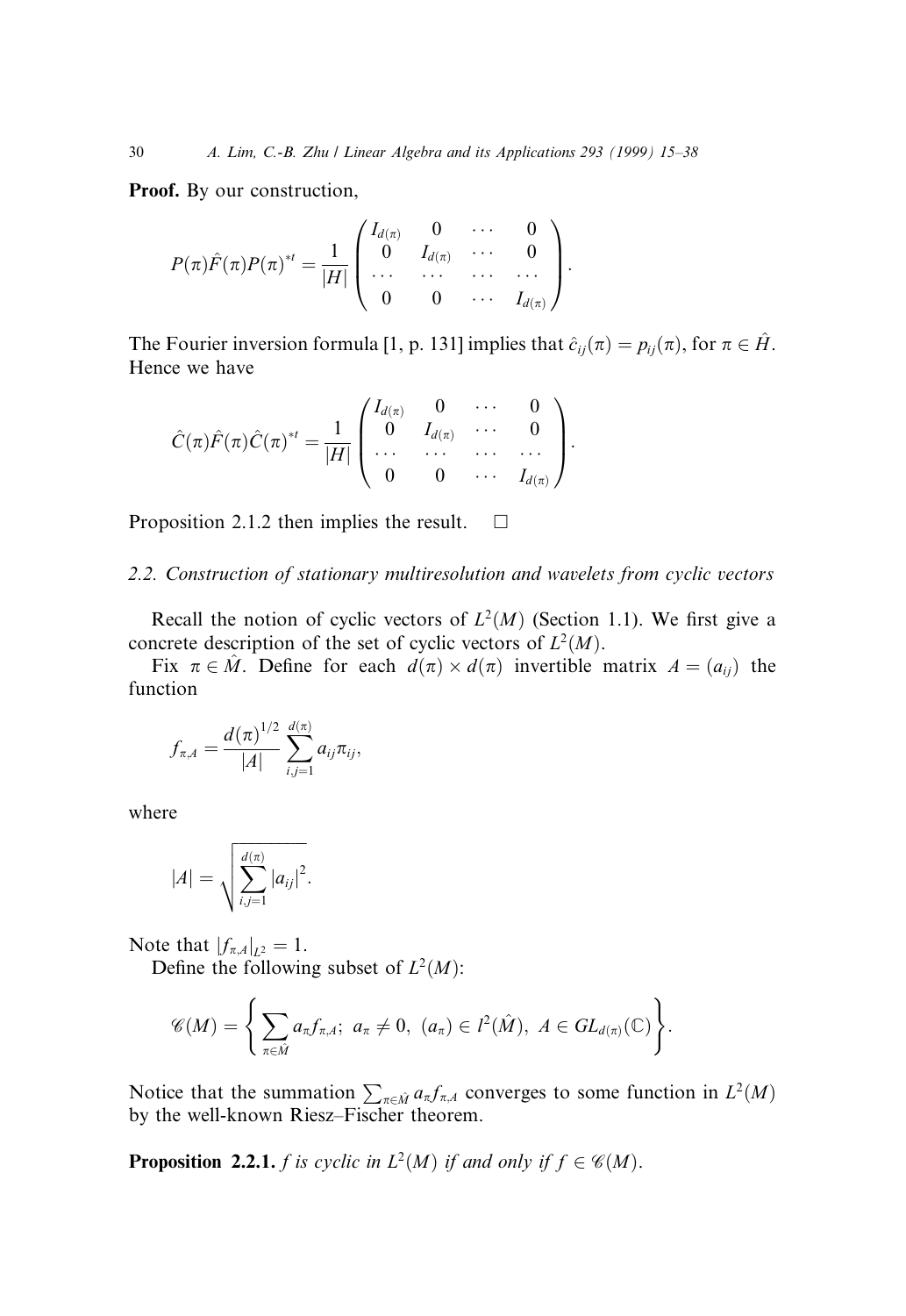**Proof.** Write  $f = \sum_{\pi \in \hat{M}, 1 \le i, j \le d(\pi)} a_{\pi_{ij}} \pi_{ij}$ , Then we have

$$
(\hat{f}(\pi) e_j, e_i) = \int_M f(x) \overline{\pi_{ij}(x)} dx = \frac{a_{\pi_{ij}}}{d(\pi)}.
$$

By Theorem 1.1.6, f is cyclic if and only  $\hat{f}(\pi)$  is invertible for all  $\pi \in \hat{M}$ , and thus it is equivalent to the fact that the matrix  $(a_{\pi_{ij}})_{1 \le i,j \le d(\pi)}$  is invertible for all  $\pi \in \hat{M}$ . The proposition clearly follows after a normalization.

**Theorem 2.2.2.** Let f be a cyclic vector of  $L^2(M)$ . Let H be a finite subgroup of M. Then the representation of H on  $V = \text{span}\{L(H)f\}$  is equivalent to the left regular representation of H on  $L^2(H)$ .

**Proof.** By Proposition 1.1.1, it suffices to show that the set  $\{L(H)f\}$  is linearly  $\sum_{h \in H} c_h L(h) f = 0$ . Construct an open neighborhood  $N_e$  about the identity e of independent. Suppose that there exists  $c_h \in \mathbb{C}$  for each  $h \in H$  such that M such that  $N_g \cap N_h = \emptyset$  for all distinct g, h in H, where  $N_g = \{g^{-1}v' ; v \in N_e\}.$ Define the function  $q \in L^2(M)$  as follows:

$$
q(x) = \begin{cases} \overline{c_h} & \text{if } x \in N_h, \\ 0 & \text{if } x \notin \bigcup_{h \in H} N_h. \end{cases}
$$

Let  $f^*(x) = \overline{f(x^{-1})}$ , then we have  $\hat{f}^*(\pi) = (\hat{f}(\pi))^*$  for any  $\pi \in \hat{M}$ , where  $(\hat{f}(\pi))^*$ denotes the adjoint operator of  $\hat{f}(\pi)$  with respect to the inner product in the representation space of  $\pi$ . Thus  $f^*$  is also cyclic, and so the operator  $C_{f^*}$  is bijective.

We compute

$$
(C_{f^*}(q))(g) = \int_M f^*(gx^{-1})q(x) dx
$$
  
= 
$$
\sum_{h \in H} \int_{N_h} f^*(gx^{-1}) \overline{c_h} dx = \sum_{h \in H} \int_{N_e} f^*(gx^{-1}h) \overline{c_h} dx
$$
  
= 
$$
\int_{N_e} \sum_{h \in H} c_h(L(h)f)(xg^{-1}) dx = 0.
$$

Since  $C_{f^*}$  is bijective, we have  $q = 0$ . Therefore  $c_h = 0$  for all  $h \in H$ . Thus  ${L(H)f}$  is linearly independent.  $\square$ 

**Theorem 2.2.3.** Let f be a cyclic vector in  $L^2(M)$ . Define  $V_k = \text{span}\{L(G_k)f\}$ for  $k = 0, 1, ...$  Then  ${V_k}_{k=0}^{\infty}$  is a multiresolution of  $L^2(M)$  with respect to  ${G_k\}_{k=0}^\infty$ .

**Proof.** The above proposition says that  $\{V_k\}_{k=0}^{\infty}$  satisfies MR1. Clearly since  $G_k \subseteq G_{k+1}$ , we have  $V_k \subseteq V_{k+1}$ . Thus MR2 is also satisfied. Finally let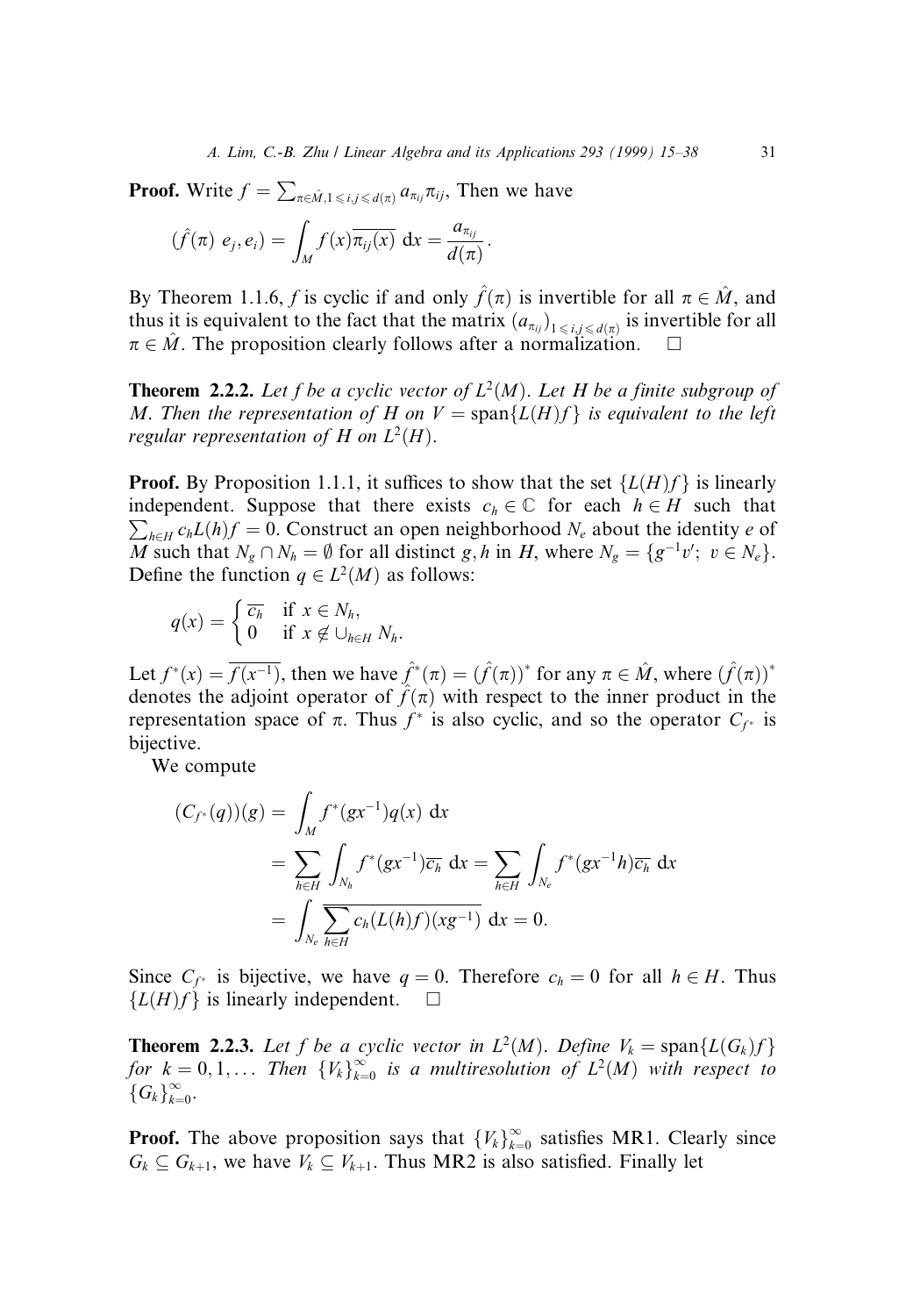32 A. Lim, C.-B. Zhu / Linear Algebra and its Applications 293 (1999) 15–38

$$
V=\bigcup_{k=0}^{\infty}V_k=\bigcup_{k=0}^{\infty}\mathrm{span}\{L(G_k)f\}=\mathrm{span}\{L(G)f\}.
$$

Thus

$$
\overline{V} = \overline{\text{span}\{L(G)f\}} = \overline{\text{span}\{L(M)f\}} = L^2(M)
$$

for f is a cyclic vector.  $\square$ 

Remark. A multiresolution given in Theorem 2.2.3 is called stationary.

Now let  $\{G_k\}_{k=0}^{\infty}$  be an MR-group sequence of M. Let f be a cyclic vector of  $L^2(M)$  and let it generate a stationary multiresolution as in above, namely  $V_k = \text{span}\{L(m)f; m \in G_k\}$  for  $k = 0, 1, \ldots$  We shall construct an orthonormal wavelet basis of  $L^2(M)$  as follows:

For each k, we construct  $\phi_k^0 \in V_k$  such that  $\{L(G_k)\phi_k^0\}$  is an orthonormal basis for  $V_k$ . See Section 2.1. Recall the space  $W_k$ , the orthogonal complement of  $V_k$  in  $V_{k+1}$ . The projection  $P_k$  of  $V_{k+1}$  onto  $W_k$  is given by

$$
P_k(q) = q - \sum_{g \in G_k} \langle q, L(g) \phi_k^0 \rangle L(g) \phi_k^0.
$$

Note that the map  $P_k$  is  $G_k$  equivariant, namely  $L(m)P_k(q) = P_k(L(m)q)$  for all  $m \in G_k$ . Since

$$
W_k = \mathrm{span}\{P_k(L(m)f); m \in G_{k+1}\} = \mathrm{span}\{P_k(L(m)f); m \in G_{k+1} - G_k\},\
$$

we see by dimension counting that  $\{P_k(L(m)f); m \in G_{k+1} - G_k\}$  is linearly independent, and so form a basis of  $W_k$ . Choose a set of representatives  ${x_i : i = 0, 1, \ldots, t_k - 1}$  for the quotient  $G_{k+1}/G_k$ , where  $x_0 = e$ . Let

$$
\psi_k^i = P_k(L(x_i)f) = L(x_i)f - \sum_{g \in G_k} \langle L(x_i)f, L(g)\phi_k^0 \rangle L(g)\phi_k^0, \quad 1 \leq i \leq t_k - 1.
$$

Since  $P_k(L(G_k x_i)f) = L(G_k)\psi_k^i$ , we see that  $\{L(G_k)\psi_k^i\}_{1 \leq i \leq t_k-1}$  form a basis of  $W_k$ . We construct  $\phi_k^i$ ,  $1 \leq i \leq t_k - 1$ , such that  $\{L(G_k)\phi_k^i\}_{1 \leq i \leq t_k-1}$  is an orthonormal basis of  $W_k$  (see Section 2.1). Then

$$
\left\{L(G_0)\phi_0^0\right\}\cup\left\{\bigcup_{k=0}^{\infty}\bigcup_{l=1}^{t_k-1}\left\{L(G_k)\phi_k^l\right\}\right\}
$$

is an orthonormal basis of  $L^2(M)$ .

#### 3. A non-abelian example

Consider the infinite dihedral group  $D_{\infty}$  and its subgroups  $D_n$  defined to be the following subgroups of  $GL_2(\mathbb{C})$  with generators: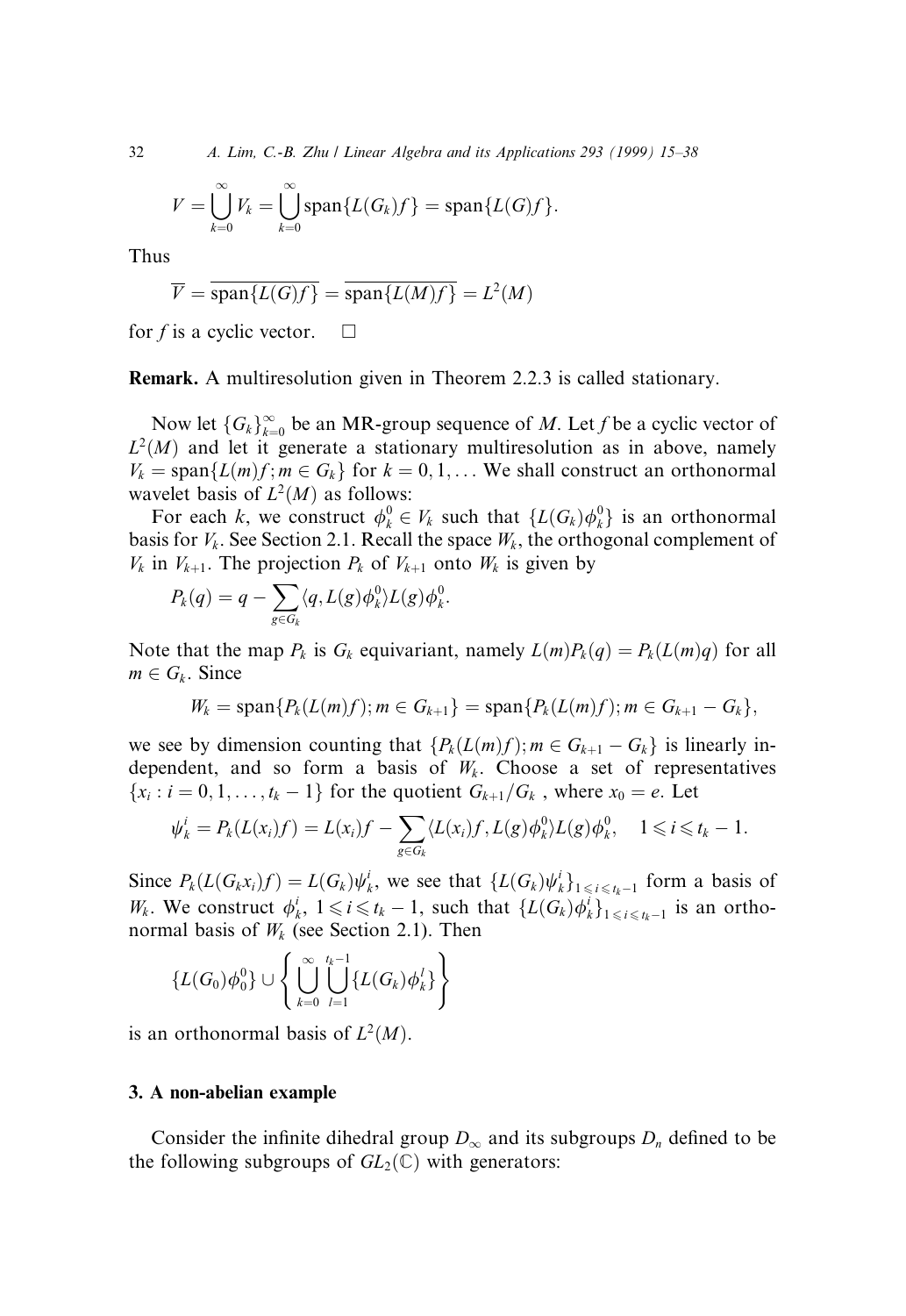$$
D_{\infty}=\langle r_{\alpha},s\mid \alpha\in[0,2\pi)\rangle,\quad D_{n}=\langle r_{2\pi/n},s\rangle,
$$

where

$$
r_{\alpha} = \begin{pmatrix} e^{i\alpha} & 0 \\ 0 & e^{-i\alpha} \end{pmatrix}
$$

for  $\alpha \in [0, 2\pi)$ , and

$$
s = \begin{pmatrix} 0 & 1 \\ 1 & 0 \end{pmatrix}.
$$

A moment's reflection shows that  $D_{\infty}$  is isomorphic to the semi-direct product  $\mathbb{T} \rtimes \mathbb{Z}_2$ , where  $\mathbb{T} = \{r_\alpha \mid \alpha \in [0, 2\pi)\}\$  and  $\mathbb{Z}_2 = \{1, s\}$ , and  $D_n \cong \mathbb{Z}_n \rtimes \mathbb{Z}_2$ . In fact,  $D_{\infty}$  is isomorphic to  $O_2$ , the full orthogonal group in dimension two. Also as a set,  $D_{\infty} = \{r_{\alpha}, s r_{\alpha} \mid \alpha \in [0, 2\pi)\}\$  and  $D_n = \{r_{2\pi k/n}, s r_{2\pi k/n} \mid k = 0, 1, \dots, n - 1\}.$ Clearly  $\{D_{2^k}\}_{k=0}^{\infty}$  is an MR-group sequence of  $D_{\infty}$  (cf. Example b in Section 1).

# 3.1. Facts about representations of  $D_{\infty}$  and  $D_n$ , n even

We refer the reader to [6] for the following facts.

(a) Characters of  $D_{\infty}$ . There are two irreducible representations of  $D_{\infty}$  of degree one with the characters:

$$
\eta_1(x) = 1, \ x \in D_{\infty}, \quad \eta_2(x) = \det(x) = \begin{cases} 1, & x = r_{\alpha}, \\ -1, & x = sr_{\alpha}. \end{cases}
$$

For each natural number  $m \in \mathbb{N}$ , there is an irreducible representation  $\pi^m$  of degree two with the character

$$
\chi_m(x) = \begin{cases} 2\cos(m\alpha), & x = r_\alpha, \\ 0, & x = sr_\alpha. \end{cases}
$$

The representation  $\pi^m$  has the following matrix realization:

$$
\pi^m(r_\alpha)=\begin{pmatrix} e^{im\alpha}&0\\0&e^{-im\alpha}\end{pmatrix}, \quad \pi^m(s)=\begin{pmatrix} 0&1\\1&0\end{pmatrix}.
$$

Thus

$$
\pi^m(sr_\alpha)=\begin{pmatrix}0 & e^{-im\alpha} \\ e^{im\alpha} & 0\end{pmatrix}.
$$

All irreducible representations of  $D_{\infty}$  are of the form  $\eta_1, \eta_2, {\{\pi^m\}}_{m\in\mathbb{N}}$ .

(b) Characters of  $D_n$ , n even. There are four irreducible representations of  $D_n$ of degree one with the characters: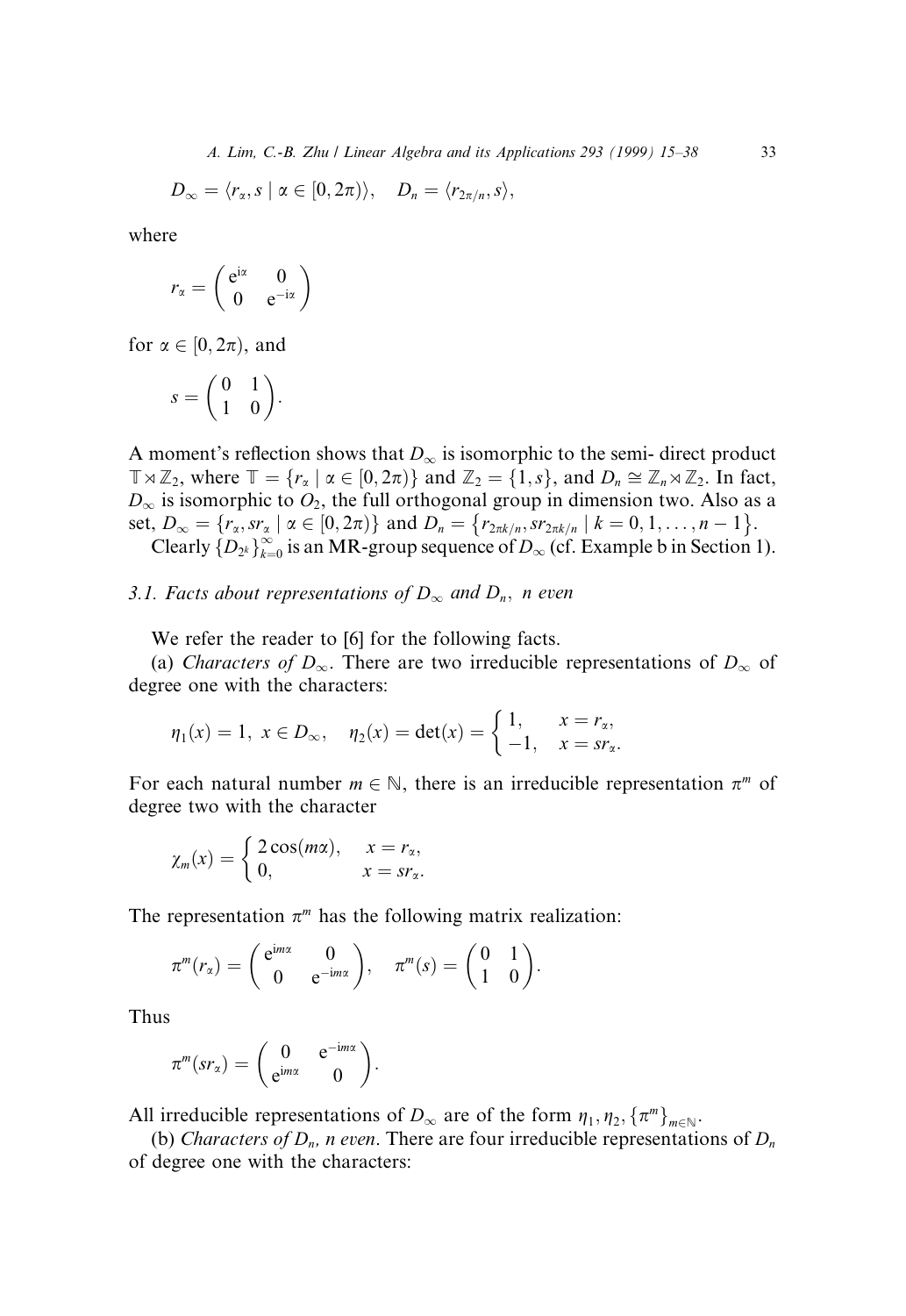34 A. Lim, C.-B. Zhu / Linear Algebra and its Applications 293 (1999) 15-38

$$
\gamma_1(x) = 1, \quad x \in D_n, \quad \gamma_2(x) = \begin{cases} 1, & x = r_{2\pi k/n}, \\ -1, & x = s r_{2\pi k/n}, \end{cases}
$$

$$
\gamma_3(x) = (-1)^k
$$
,  $x = \begin{cases} r_{2\pi k/n}, & \gamma_4(x) = \begin{cases} (-1)^k, & x = r_{2\pi k/n}, \\ (-1)^{k+1}, & x = sr_{2\pi k/n}. \end{cases} \end{cases}$ 

For each  $j = 1, 2, ..., (n/2) - 1$ , there is an irreducible representation  $\sigma^{j}$  of degree two with the character

$$
\xi_j(x) = \begin{cases} 2\cos(\frac{2\pi jk}{n}), & x = r_{2\pi k/n}, \\ 0, & x = s r_{2\pi k/n}. \end{cases}
$$

All irreducible representations of  $D_n$  for *n* even are of the form

$$
\{\gamma_i\}_{i=1}^4, \{\sigma^j\}_{j=1}^{n/2-1}.
$$

We now describe how representations of  $D_{\infty}$  behave under restriction to  $D_n$ for n even. We have

$$
\eta_1|D_n=\gamma_1,\ \eta_2|D_n=\gamma_2,
$$

For any  $m \in \mathbb{N}$ , let  $0 \le j \le n/2$  be such that  $m \equiv \pm j \pmod{n}$ . Then

$$
\chi_m|_{D_n} = \begin{cases} \xi_j, & j = 1, \dots, n/2 - 1, \\ \gamma_1 + \gamma_2, & j = 0, \\ \gamma_3 + \gamma_4, & j = n/2. \end{cases}
$$

3.2. A multiresolution of  $L^2(D_\infty)$  with respect to  $\{D_{2^k}\}_{k=0}^\infty$ 

Recall the irreducible representation  $\pi^m$  of  $D_{\infty}$  for  $m \in \mathbb{N}$ . We define the matrix coefficients  $\{\pi_{ij}^m\}_{i,j=1}^2$  of  $\pi^m$  by

$$
\pi^m(x) = \begin{pmatrix} \pi_{11}^m(x) & \pi_{12}^m(x) \\ \pi_{21}^m(x) & \pi_{22}^m(x) \end{pmatrix}
$$

for  $x \in D_{\infty}$ . Thus we have

$$
\pi_{11}^{m}(x) = \begin{cases} e^{imx}, & x = r_{\alpha}, \\ 0, & x = s r_{\alpha}, \end{cases} \quad \pi_{12}^{m}(x) = \begin{cases} 0, & x = r_{\alpha}, \\ e^{-imx}, & x = s r_{\alpha}. \end{cases}
$$

$$
\pi_{21}^{m}(x) = \begin{cases} 0, & x = r_{\alpha}, \\ e^{imx}, & x = s r_{\alpha}, \end{cases} \quad \pi_{22}^{m}(x) = \begin{cases} e^{-imx}, & x = r_{\alpha}, \\ 0, & x = s r_{\alpha}. \end{cases}
$$

For even *n*, define the functions  $\eta_3^n, \eta_4^n, \zeta_3^n, \zeta_4^n \in L^2(D_\infty)$  by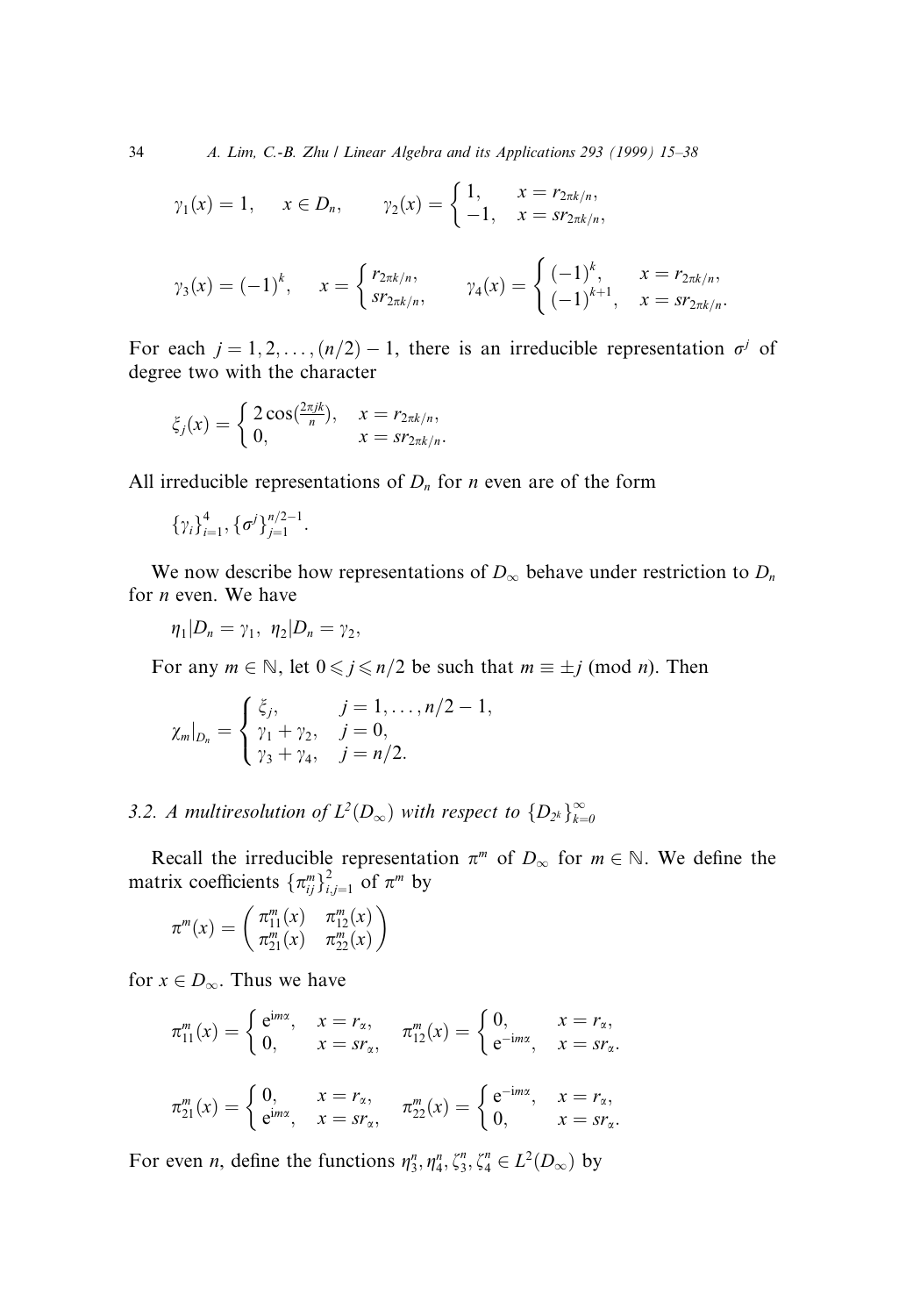$$
\eta_3^n(x) = \left(\pi_{11}^{n/2} + \pi_{21}^{n/2}\right)(x) = e^{i(n/2)\alpha} \text{ if } x = r_\alpha, sr_\alpha,
$$
  
\n
$$
\eta_4^n(x) = \left(\pi_{11}^{n/2} - \pi_{21}^{n/2}\right)(x) = \begin{cases} e^{i(n/2)\alpha}, & x = r_\alpha, \\ -e^{i(n/2)\alpha}, & x = sr_\alpha. \end{cases}
$$
  
\n
$$
\zeta_3^n(x) = \left(\pi_{22}^{n/2} + \pi_{12}^{n/2}\right)(x) = e^{-i(n/2)\alpha} \text{ if } x = r_\alpha, sr_\alpha,
$$
  
\n
$$
\zeta_4^n(x) = \left(\pi_{22}^{n/2} - \pi_{12}^{n/2}\right)(x) = \begin{cases} e^{-i(n/2)\alpha}, & x = r_\alpha, \\ -e^{-i(n/2)\alpha}, & x = sr_\alpha. \end{cases}
$$

Obviously we have

$$
L(x)(\eta_1) = \gamma_1(x)\eta_1, \quad L(x)(\eta_2) = \gamma_2(x)\eta_2, \qquad x \in D_n.
$$

Here and as before L stands for the left regular representation of  $D_{\infty}$  on  $L^2(D_\infty)$ . A direct computation (on generators of  $D_n$ ) also yields

$$
L(x)(\eta_3^n) = \gamma_3(x)\eta_3^n, \quad L(x)(\zeta_3^n) = \gamma_3(x)\zeta_3^n, \qquad x \in D_n,
$$
  

$$
L(x)(\eta_4^n) = \gamma_4(x)\eta_4^n, \quad L(x)(\zeta_4^n) = \gamma_4(x)\zeta_4^n, \qquad x \in D_n.
$$

For  $m \in \mathbb{N}$ , denote by  $L(m)$  the isotypic component of  $\pi^m$  in  $L^2(D_\infty)$ . By Peter-Weyl Theory, dim  $L(m) = 4$  and it is spanned by  $\{\pi_{ij}^m\}_{i,j=1}^2$ .

Theorem 3.2.1. Define

$$
V_0 = \mathbb{C}\eta_1 \oplus \mathbb{C}\eta_2,
$$
  
\n
$$
V_k = \mathbb{C}\eta_1 \oplus \mathbb{C}\eta_2 \oplus \mathbb{C}\eta_3^{2^k} \oplus \mathbb{C}\eta_4^{2^k} \oplus \left( \bigoplus_{m=1}^{2^{k-1}-1} L(m) \right), \quad k = 1, 2, ...
$$

Then  ${V_k}_{k=0}^{\infty}$  is a multiresolution of  $L^2(D_{\infty})$  with respect to  ${D_{2^k}}_{k=0}^{\infty}$ .

**Proof.** MR1: Observe that  $V_k$  contains exactly each irreducible representation  $\sigma$ of  $D_{2^k}$  with multiplicity equal to dim  $\sigma$ . Thus  $V_k \cong L^2(D_{2^k})$  as  $D_{2^k}$  modules. Take  $\phi_0 = \eta_1 + \eta_2$ , and  $\phi_k = \eta_1 + \eta_2 + \eta_3^{2^k} + \eta_4^{2^k} + \sum_{m=1}^{2^{k-1}-1} \chi_m$  for  $k \ge 1$ , then  $V_k = \text{span}\{L(D_{2^k})\phi_k\}$  by the characterization of cyclic vectors on a finite group. See Theorem 1.1.6.

MR2: We have by definition

$$
V_k = \mathbb{C}\eta_1 \oplus \mathbb{C}\eta_2 \oplus \mathbb{C}\eta_3^{2^k} \oplus \mathbb{C}\eta_4^{2^k} \oplus \left( \bigoplus_{m=1}^{2^{k-1}-1} L(m) \right),
$$
  

$$
V_{k+1} = \mathbb{C}\eta_1 \oplus \mathbb{C}\eta_2 \oplus \mathbb{C}\eta_3^{2^{k+1}} \oplus \mathbb{C}\eta_4^{2^{k+1}} \oplus \left( \bigoplus_{m=1}^{2^k-1} L(m) \right).
$$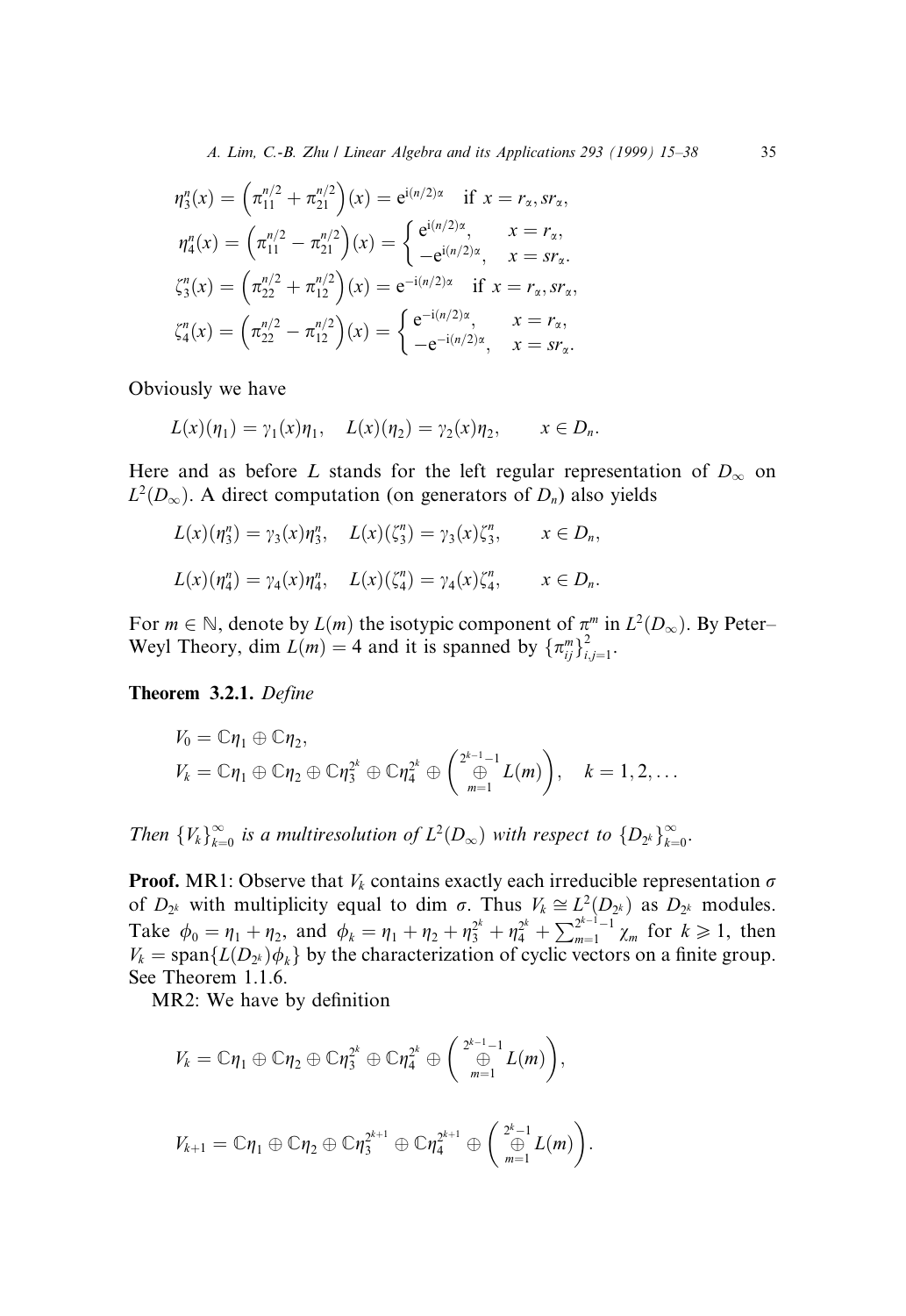Observe that

$$
L(2^{k-1}) = \text{span}\{\pi_{11}^{2^{k-1}}, \pi_{12}^{2^{k-1}}, \pi_{21}^{2^{k-1}}, \pi_{22}^{2^{k-1}}\}
$$
  
= span $\{\eta_3^{2^k}, \eta_4^{2^k}, \zeta_3^{2^k}, \zeta_4^{2^k}\}.$ 

Therefore we have  $V_k \subset V_{k+1}$ .

MR3: Clearly  $\bigcup_{k=0}^{\infty} V_k$  contains  $D_{\infty}$ -isotypic components of  $\eta_1, \eta_2$ , namely  $\mathbb{C}_{\eta_1}, \mathbb{C}_{\eta_2}$ , and  $L(m)$ , the  $\pi^m$  isotypic component of  $L^2(D_\infty)$  for any  $m \in \mathbb{N}$ . Thus

$$
\overline{\bigcup_{k=0}^{\infty} V_k} = L^2(D_{\infty}). \qquad \Box
$$

To construct a wavelet basis of  $L^2(D_\infty)$ , we write  $V_{k+1} = V_k \oplus W_k$ , where  $W_k$  is the  $D_{2^k}$ -invariant subspace defined by

$$
W_0 = \mathbb{C}\eta_3^2 \oplus \mathbb{C}\eta_4^2,
$$
  

$$
W_k = \mathbb{C}\eta_3^{2^{k+1}} \oplus \mathbb{C}\eta_4^{2^{k+1}} \oplus \mathbb{C}\zeta_3^{2^k} \oplus \mathbb{C}\zeta_3^{2^k} \oplus \left(\bigoplus_{m=2^{k-1}+1}^{2^k-1} L(m)\right), \quad k \geq 1.
$$

We then have  $L^2(D_\infty) = V_0 \oplus (\bigoplus_{k=0}^\infty W_k)$ , and  $W_k \cong L^2(D_{2^k})$  as  $D_{2^k}$  modules (cf. Section 2.1). Notice that

$$
\eta_3^{2^{k+1}}\Big|D_{2^k}=\gamma_1,\qquad \eta_4^{2^{k+1}}\Big|D_{2^k}=\gamma_2,
$$

and  $\zeta_3^{2^k}, \zeta_4^{2^k}$  transform according to the characters  $\gamma_3, \gamma_4$  of  $D_{2^k}$ . Notice also that

$$
\bigoplus_{m=2^{k}-1+1}^{2^{k}-1} L(m) = \bigoplus_{j=1}^{2^{k-1}-1} L(2^{k}-j) \cong \bigoplus_{j=1}^{2^{k-1}-1} L(j)
$$

as  $D_{2^k}$  modules.

Let

$$
\phi_0 = \eta_1 + \eta_2,
$$
  
\n
$$
\psi_0 = \eta_3^2 + \eta_4^2,
$$
  
\n
$$
\psi_k = \eta_3^{2^{k+1}} + \eta_3^{2^{k+1}} + \zeta_3^{2^k} + \zeta_4^{2^k} + \sum_{m=2^{k-1}+1}^{2^k-1} \chi_m, \quad k \ge 1.
$$

Then  $V_0 = \text{span}\{L(D_0)\phi_0\}$  and  $W_k = \text{span}\{L(D_{2^k})\psi_k\}$  for all  $k \geq 0$ , and so

$$
\left\{L(D_0)\phi_0\}\cup \left\{\bigcup_{k=0}^\infty \{L(D_{2^k})\psi_k\right\}\right\}
$$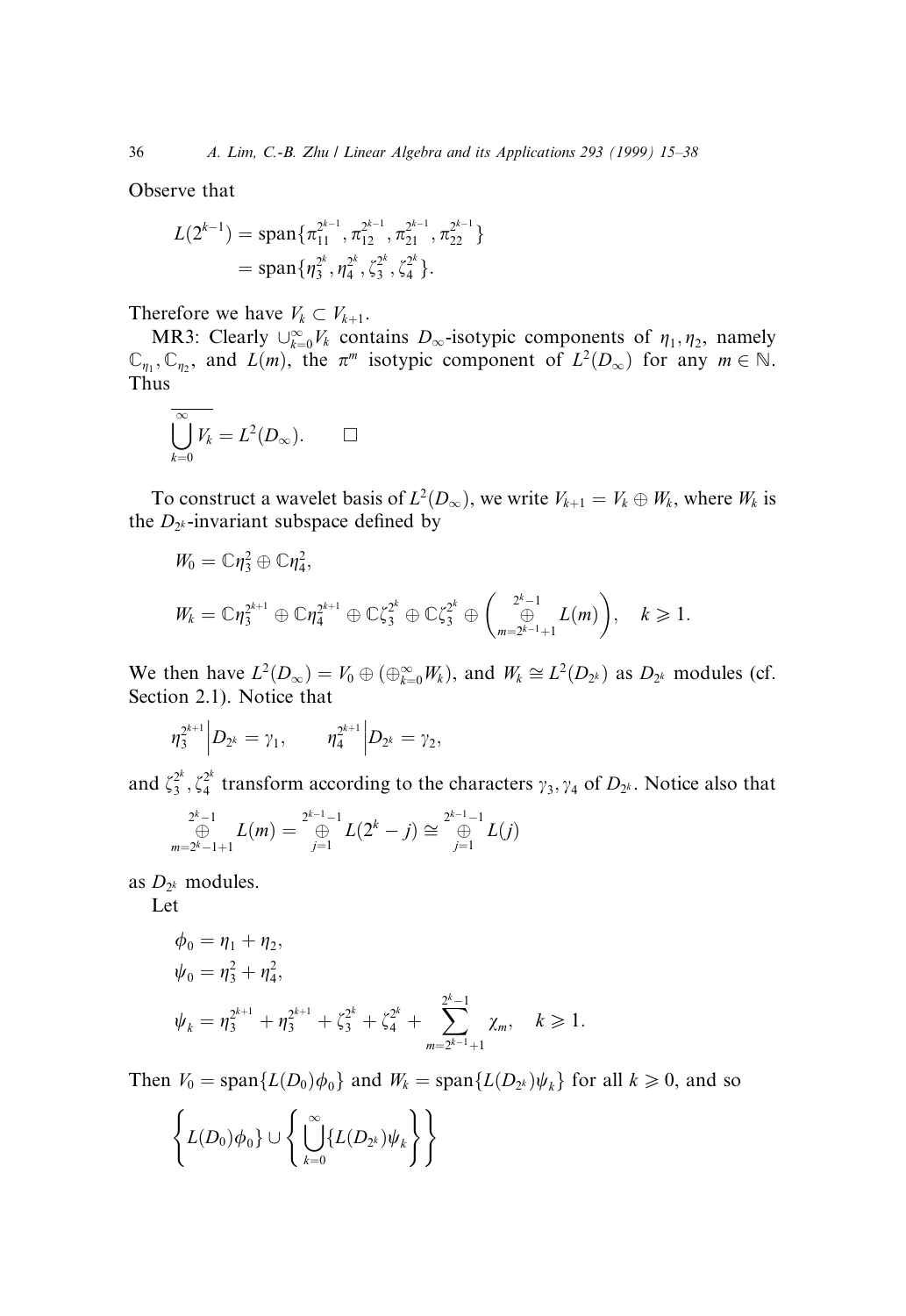is a wavelet basis of  $L^2(D_\infty)$  with respect to the MR-group sequence  $\left\{D_{2^k}\right\}_{k=0}^\infty$ .

## 4. Concluding remarks

(a) By using the classification of finite subgroups of  $SO_3$ , one can show that  $SO<sub>3</sub>$  does not possess any MR-group sequence. We outline such an argument. As a finite subgroup of  $SO_3$ , each  $G_k$  must be isomorphic to one of the following subgroups: (1)  $\mathbb{Z}_n$ , (2)  $D_n$ , (3)  $A_4$ , (4)  $A_5$ , (5)  $S_4$  (see [1], p.18). The dimensions of irreducible representations of all the groups listed above have a uniform bound. If  ${G_k}_{k=0}^{\infty}$  is an MR-group sequence of  $SO_3$ , then any irreducible representation of  $SO_3$  is irreducible when restricted to  $G_k$  for k large enough. Thus the dimensions of irreducible representations of  $G_k$  for all k will have to be unbounded, which is a contradiction.

(b) In view of (a), our theory of multiresolution on compact groups is probably more suited for compact groups which are semi-direct products than for compact semi-simple groups such as  $SO_3$ . Our example in  $\S3$  illustrates this point and as well as the usefulness of the notion of multiresolution for the infinite dihedral group, which is the semi-direct product of the torus with  $\mathbb{Z}_2$ .

(c) Finally we would like to point out that most of our results actually do not depend on the hypothesis that the MR-group sequence  $\{G_k\}_{k=0}^\infty$  exists in M. More specifically, with the exception of Section 1.3. Characterization of MR3, our results are stated in the general setup of either a compact group  $K$ , or a compact group M and a finite subgroup H. See for example Theorems 1.1.6, 2.1.3, and 2.2.2. They are thus of independent interest.

## Acknowledgements

This paper is based on the first author's master thesis [3] directed by the second author. We would like to thank Drs. Judith Jesudason and William Moran for their useful comments on the original manuscript, and Professor S.L. Lee for his encouragement.

#### References

- [1] D. Gurarie, Symmetries and laplacians, Mathematics Studies, No. 174, North-Holland, Amsterdam, 1992.
- [2] Y.W. Koh, S.L. Lee, H.H. Tan, Periodic orthogonal splines and wavelets, Appl. Comput. Harmonic Anal. 2 (1995) 201-218.
- [3] A. Lim, Wavelets on compact groups, master's thesis, National University of Singapore, 1994.